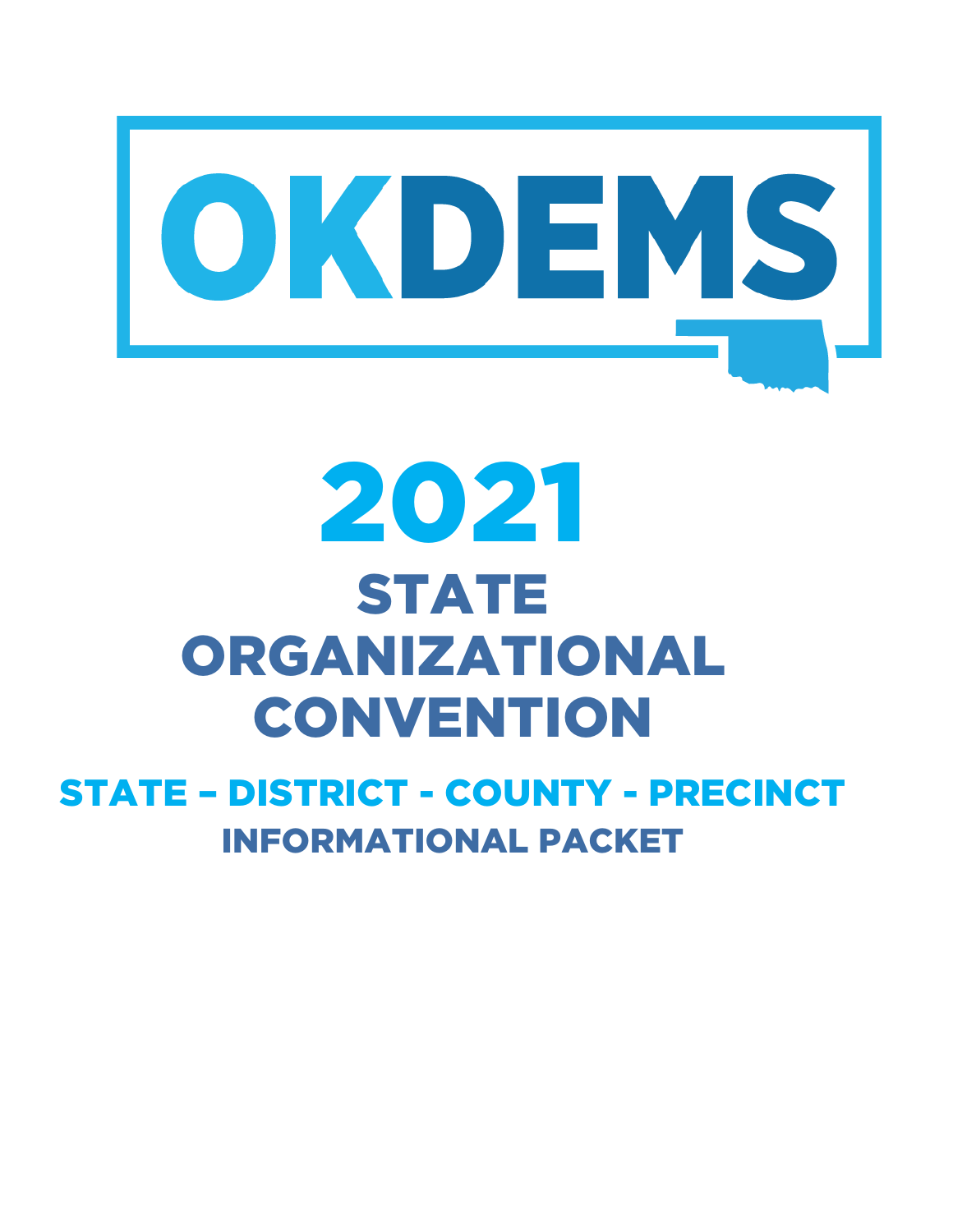Dear Party Leaders,

We are writing to announce that once again it is time for all of us to gather so that we can organize our precincts, hold County Conventions, hold Congressional District Conventions, and conclude with the Oklahoma State Convention.

Enclosed in this packet is essential information that will help you in your official capacity to organize precinct meetings and County Conventions to elect delegates to the 2021 State Convention. This packet contains information to help your precinct meetings and conventions run as smoothly as possible. **In some instances, you will need to make extra copies of the enclosed documents.**

This packet includes:

- District/County Officer Training 2021 Organizational Dates
- Instructions for County Chairs to assist in conducting Precinct Meetings and their County Conventions
- Guide to Rules for County Chairs to prepare for upcoming Precinct Meetings and County Conventions with Constitutional References
- Precinct Meeting Checklist
- Precinct Officer Duties from ODP Constitution and By-Laws
- Suggested Rules of Meetings
- Proxy Rules
- Sign-In Sheets for 2021 Convention/Meetings (Example Template)
- Precinct Officer Sheet for \_\_\_\_\_\_\_\_\_\_ County (Example Template)
- County Officer Sheet for \_\_\_\_\_\_\_\_ County (Example Template)
- District Officer Sheet for **District (Example Template)**
- Committeeman and Committeewoman Sheet (Example Template)
- \*Affirmative Action Officers Sheet for Counties and Districts (Example Template)

*\*New change in Constitution and By-Laws from 2019 State Convention*

Please do not hesitate to contact us at (405) 427-3366 if you have any questions or need any assistance while preparing precinct meetings and your county convention.

Democratically yours,

Huffredrup

Alicia Andrews

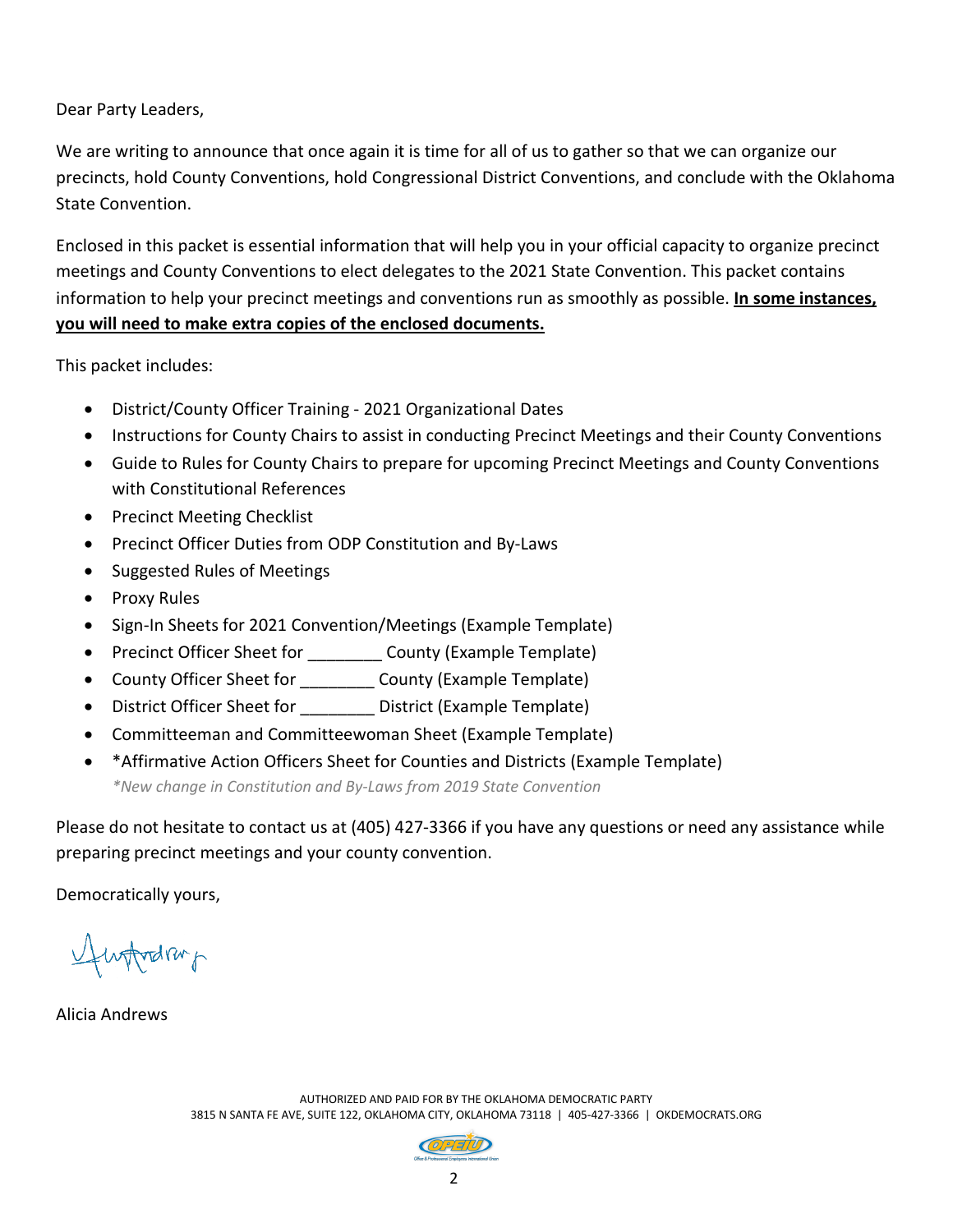## 2021 ORGANIZATIONAL DATES

| <b>Precinct Meetings:</b> | Thursday, March 11 - 7:00 p.m.                |
|---------------------------|-----------------------------------------------|
| <b>County Meetings:</b>   | Saturday, April $3 - 10:00$ a.m. or 2:00 p.m. |
| <b>District Meetings:</b> | Saturday, May $1 - 10:00$ a.m. or 2:00 p.m.   |
| <b>State Convention:</b>  | Friday & Saturday, June 11 & 12 -10:00 a.m.   |

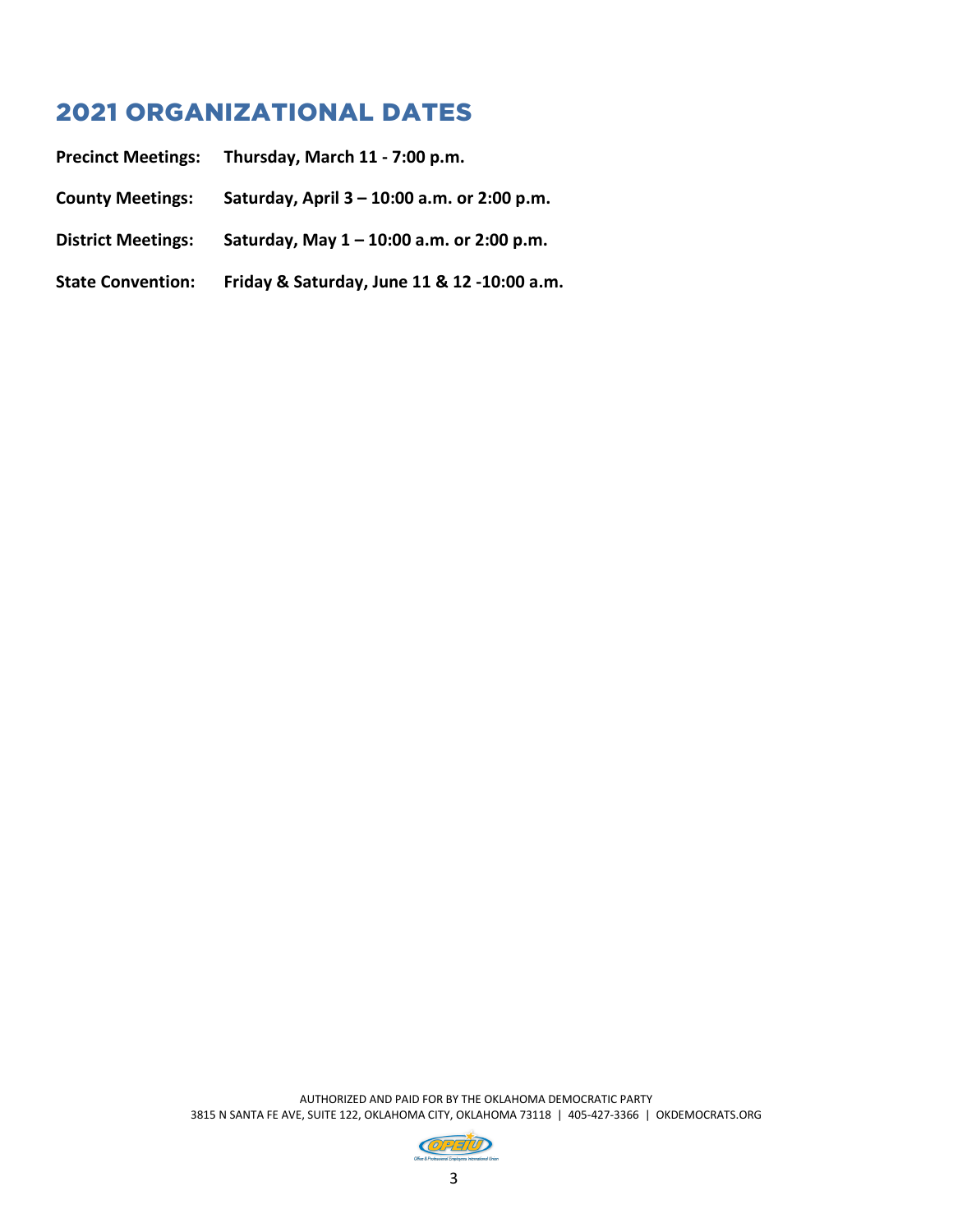# Guide to Rules for County Chairs

GUIDE to Rules for County Chairs to prepare for upcoming Precinct Meetings and County Conventions with Constitutional References

I. Dates of Meetings (refer to ODP By-Laws 01 The Organizational Meetings):

a. Therefore, the 2021 meeting dates are as follows (along with dates by which CALLS must go out (according to ODP By-Laws 01, Sections A-E:

**Precinct Meetings:** Thursday, March 11th at 7:00 p.m. with Calls to Precinct Officers no later than February 10<sup>th</sup> (Calls 30 days out from Precinct Meeting)

**County Conventions:** Saturday, April 3rd at 10 am or 2 pm with Calls no later than March 2nd *The Calls shall be mailed at least ten (10) days prior to the meeting date, including alternate dates within the seven (7) days per the ODP By-Laws Article I, Section B.*

**District Conventions:** Saturday, May 1st at 10 am or 2 pm with Calls no later than April 20th

**State Convention:** Friday and Saturday, June 11<sup>th</sup> and 12<sup>th</sup> at 10 am with Calls no later than June 2nd

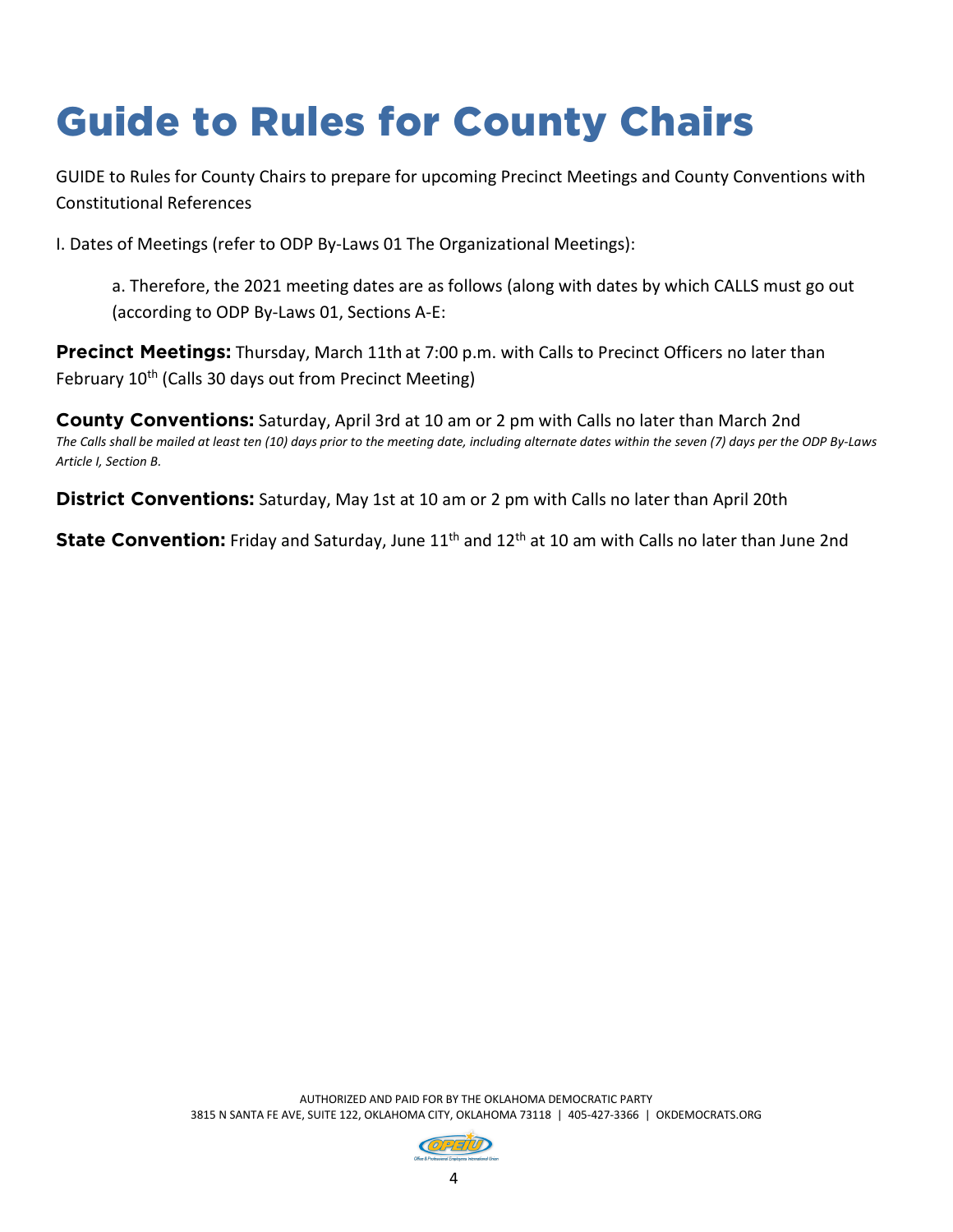II. Voting members/delegates for each level (Precinct, County, District & State) are found in the ODP Constitution, Article II Organization, Sections 1-5:

- a. Each Precinct, County and District will elect 3 officers being a Chair, Vice-Chair, and Secretary. The Chairs and Vice-Chairs shall be of opposite gender. The State will elect a Chair, Vice-Chair (who shall be opposite gender) and a Secretary and Treasurer (who shall also be opposite gender).
- b. Counties and Districts may elect two (2) affirmative action officers each of a different gender (Constitution Article III: Party Officials, sections 2 and 3)

c. Precincts may also elect two committeemen and two committeewomen but they are not delegates to the county convention (see ODP Constitution, Article IV Party Officials, Section 1(B).

d. Counties shall also elect state delegates that are calculated as provided under Constitution Article IV Party Officials, Section B (2, 3 & 4). This calculation will be done by the State Party and provided to the counties as soon as possible after the November election the previous year in which these meetings are held.

III. Current officers at each level need to be prepared to conduct meetings. Please refer to ODP By-Law 09: Notification of Election Results and By-Law 11: Certification of Election. Additional information on Elections and Voting can be found in By-Laws 30 – 41. Information on proxies can be found in By-Laws 34: Proxy Rules and By-Laws 35: Proxy Types.

IV. Once the elections are held, they must be reported in a timely fashion. Please refer to ODP By-Law 10: Notification of Election Results.

V. Under our By-Laws 14: Vacancy in Office – a vacancy automatically occurs when a Party convention or committee fails to elect an official at its organizational meeting. Under By-Law 16: Precinct Vacancies, when a vacancy occurs in a Precinct Committee office, no vacant Precinct Committee office may be filled during the period between the Precinct Committee organizational meeting and the County Convention.

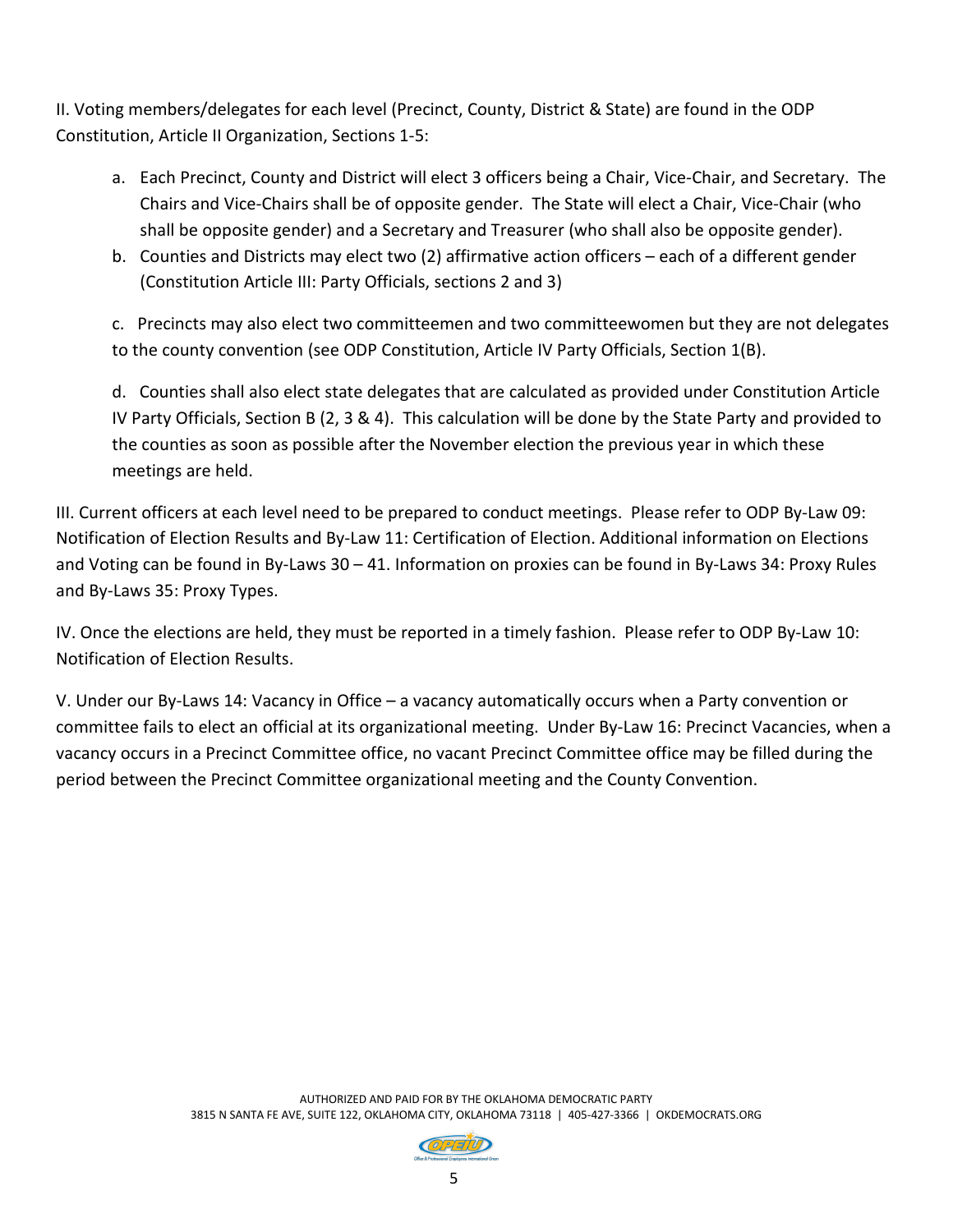## Instructions for County Chairs To assist in conducting Precinct Meetings and their County Conventions

The Oklahoma Democratic Party conducts its organizational meetings every two (2) years (in odd-numbered years) to elect officers and other such officials as may be required to serve until the next organizational meeting.

#### **IT ALL STARTS WITH OUR PRECINCT MEETINGS, which will be held on Thursday, March 11, 2019, at 7:00 p.m.**

Calls for the Precinct Meetings must be mailed no later than **February 10th** and must also be publicized in a local newspaper. Other means of media are recommended such as emails, direct mail and/or social media. Calls for the County Convention must be mailed no later than **March 2nd**with the same notice requirements.

**For counties with ten (10) or fewer State Delegates allotted**, not including county officers:

- May vote to call your precinct meeting on the same day as your County Convention at a time prior to the County Convention;
- May mail the Call for Precinct Meetings and County Convention together, NO LATER THAN **30 days prior to the meeting date,** and be publicized in a local newspaper; and
- Additional means of media, as listed above, are recommended.

All county officers are eligible to have access to the VAN (Voter Activation Network). The VAN gives counties the opportunity to contact high performing registered Democrats using inexpensive Robocalls. This easy process only requires access to VAN, setting up a Robocall account and using a credit/debit card. If you would like to use this program and need assistance, call ODP at (405) 427-3366.

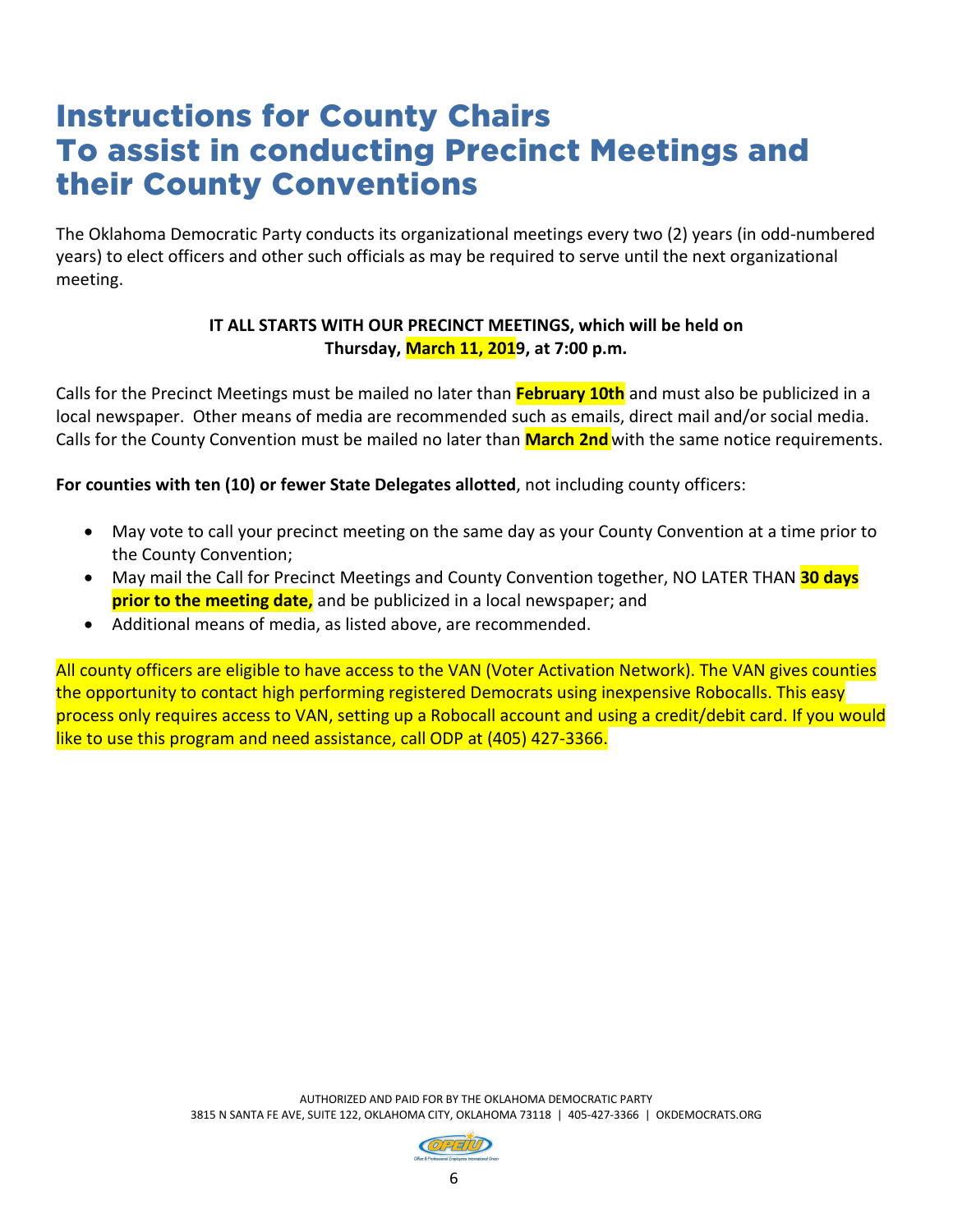It is the responsibility of the county to have meeting places secured for each precinct. These can be separate locations or can be at one for a certain number of precincts (or in smaller counties one location for all) at which a general meeting can convene and then break out into precincts.

First, go over these Instructions and Guide to Rules prior to meeting and for each precinct:

- 1. Have sign-in sheets for each precinct and have everyone sign in before you begin.
- 2. Show and explain forms to report elections.
- 3. Have someone take minutes.
- 4. Go over or hand out the portion of the **By-Laws 42 46: Duties of Officials** and explain duties of each prospective Precinct Officer. They should know their responsibilities before agreeing to run for or accept a position. They must also be relatively sure they can attend the County Convention. Advise them that if something comes up and they are unable to attend the County Convention, it is important for them to send a proxy (which must be of the same sex and from the same precinct).
- 5. Each Precinct should elect three (3) officers Chair, Vice-Chair, and Secretary in accordance with the ODP **Constitution Article II: Party Officials, Section 1**. These officers are delegates to the upcoming County Convention. A person does not have to be present to be elected, but at least one person must be present in a precinct and assume the role of Precinct Chair in order to have the authority to appoint any vacancy, which has to be done during the meeting. The By-Laws are specific that no vacant precinct office may be filled during the period between the Precinct Meeting and the County Convention. In addition, each precinct may elect two committeemen and two committeewomen, who are not delegates to the County Convention.
- 6. Each precinct may take up resolutions that anyone presents and adopt them to be forwarded to the county to be considered at their County Convention.
- 7. Remind those elected as Precinct Officers, they may also run for and retain a position with the county; i.e. an officer or state delegate and remain a precinct officer. This is the only exception in the party rules to hold more than one office. If they are elected or appointed to a district or state position, they automatically vacate the one they were elected to at the county level.
- 8. Please refer to By-Law 30 (A-C): Voting to see exactly who are delegates to each of these conventions (County, Congressional, and State).
- 9. In addition, attached is a copy of each county and the number of delegates by county allotted to each for the upcoming County, District, and State Conventions, in accordance with the ODP **Constitution Article III: Party Officials, Section 2** in utilizing the formula within that section. Keep in mind these are in addition to the three (3) officers elected at the county level, which is also shown. These state

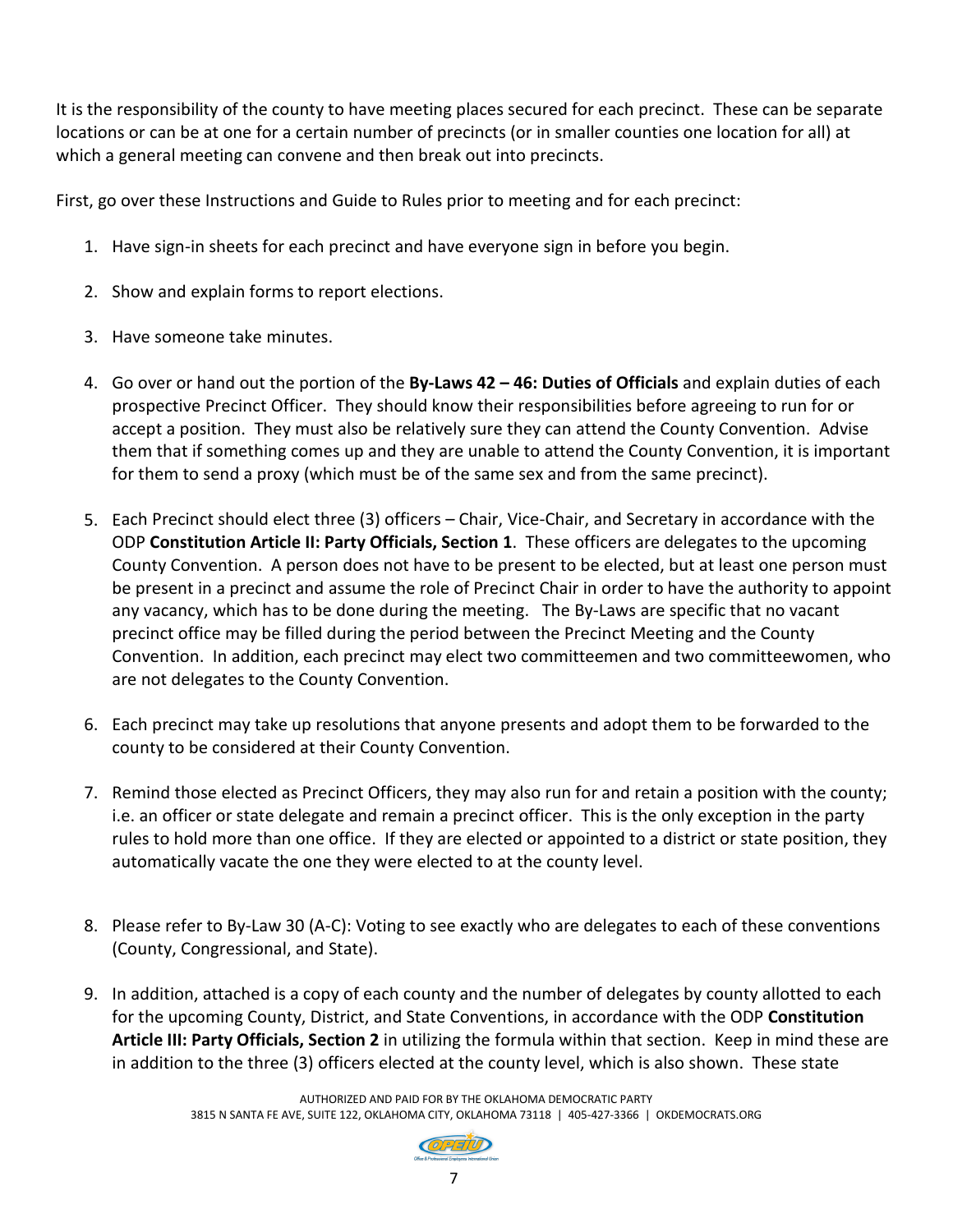delegates and county officers are automatic delegates to their respective district conventions and to the state convention. One-half (1/2) shall be male and one-half (1/2) shall be female. The county officers shall be considered in determining equal division of genders. You need to make sure your county delegation in gender balance. For example: If your county is allotted five (5) delegates in addition to the three (3) officers, then your total is eight (8). Therefore, your gender balance is split even 4 Males + 4 Females. If you elect a female Chair, then your Vice-Chair must be male. The Secretary elected may be either. Let's say, you elect a female Secretary. Then you start out with two (2) females and one (1) male. You will need to elect your five (5) delegates – two (2) females and three (3) males to balance your county delegation.

- 10. Forms are enclosed to report Precinct and County elections. Accurate contact information is a must including email addresses for VAN access, as well as Affirmative Action Codes (AAC column on form). Precinct and County elections must be reported within 5 business days to the next level (refer to **By-Law 10: Notification of Election Results**.)
- 11. Sign-in forms are enclosed that will be needed for you to maintain along with the minutes from each precinct. In addition to needing this record for your files, they may be needed to verify elections of anyone not present.
- 12. A copy of the Constitution and By-Laws with a Guide to Rules (for your quick reference) that pertain to these meetings is enclosed along with a Precinct Meeting Check List and Suggested Rules.

As soon as you receive information from the State Party (if not before) concerning Precinct Meetings and County Conventions, the real work begins. The County Central Committee needs to meet and appoint the following committees as early as possible but no later than the date on which the call is issued.

Pick Chairs for Arrangements, Rules, Credentials, and Resolutions:

1. Arrangements (optional) – Obviously this one needs to be done much earlier than others to handle details of securing meeting site, obtain any necessary supplies and hold a fundraising event, if appropriate. Committee needs to search out sites, obtain at least 3 quotes on costs of meeting rooms, banquet room (if necessary) and any food and/or drinks associated, decorations, taking tickets at door, photographs, etc. It might help to compare costs of last 2-3 convention sites especially if considering the same venue. Involve one or more officers in the process along with one or more volunteers/activists to assist. Committee then brings proposals back to the County Central Committee for consideration and/or approval, plus any contracts needed to be signed by the Chair of the County Party.

2. Rules – The Party has utilized Standardized/Suggested Rules which are printed after the end of the Party Constitution and By-Laws, with some variations. It's also a good idea to include that whoever is presiding does not vote, except to break a tie and only if they are a credentialed delegate. You still need this group to meet and to go over the rules, make any changes and educate each member to help them understand the rules that they're asking the convention to adopt. Again, make sure they are made available at least 72 hours prior and copies at least 1 hour prior.

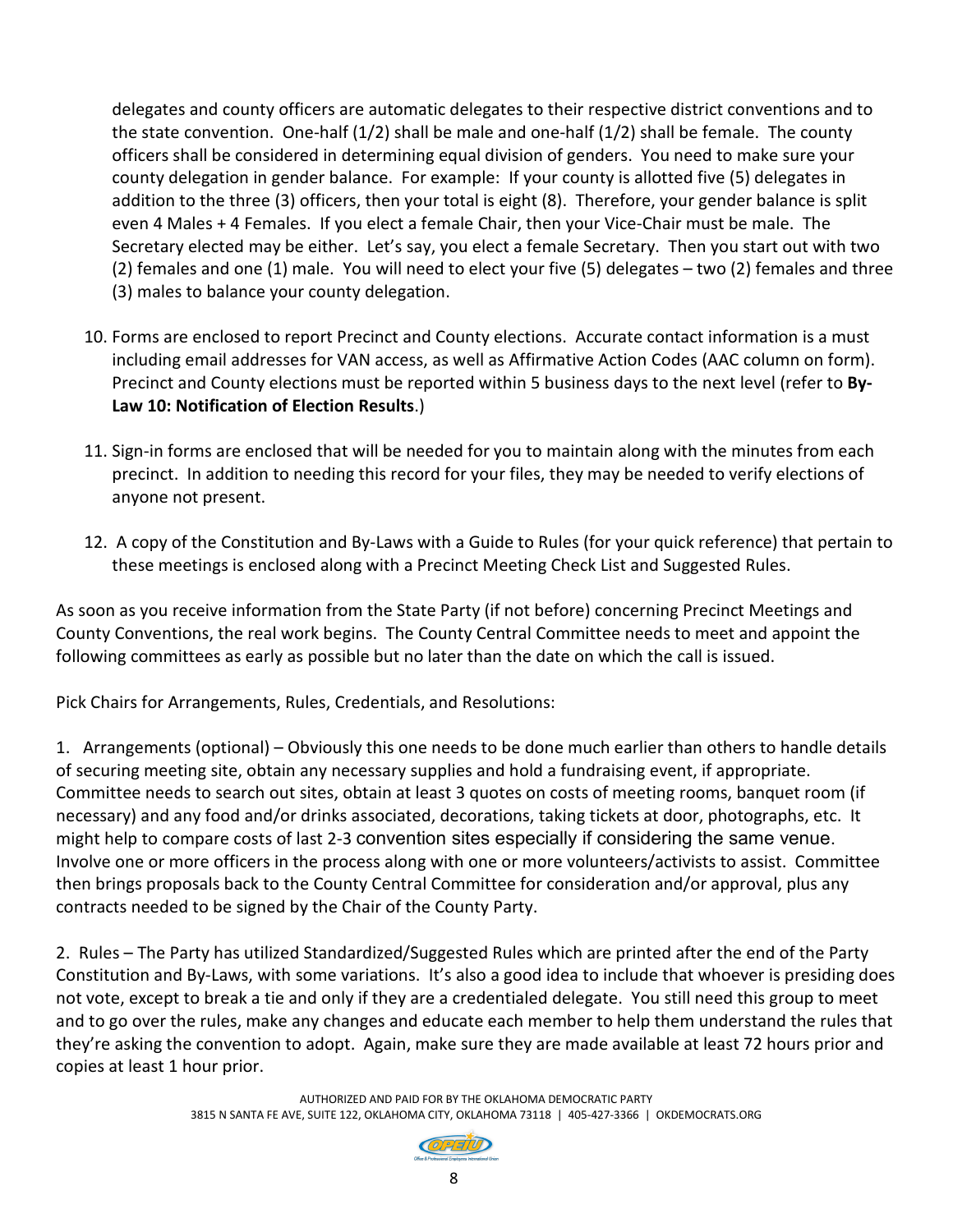3. Resolutions – Same as with the Rules Committee, except there's no standardization here. Resolutions are submitted in several ways; from individuals, precincts, counties, districts, and/or auxiliary groups. They DO NOT have to accept any or all though. This committee has the authority to accept, reject, revise or write their own. They have the responsibility to recommend the adoption in their report to the convention and they must also make sure they are made available at least 72 hours prior and copies at least 1 hour prior.

4. Credentials – **You need some experience here as well as good organization**. The Party By-Laws are specific on this group's charge. This committee can begin meeting to go over the process at any time after Precinct Meetings.

- Go over the process of credentialing along with rules that govern Credentialing, Voting and Proxies as stated in the By-Laws. One thing to always remember on proxies: if you are a delegate and you decide to leave the convention and give your proxy to someone else committee the proxy must be of the same gender and you must have them sign in with the credentials. The Constitution states exactly which positions can be credentialed as delegates to the convention.
- Run through how to handle challenges and make badges.
- The final meeting should be the day before or the morning of the meeting to hear any challenges and decide on report to make before the entire body. After the initial report is given, you will most likely be required to give an updated or revised report as may be required.
- Keep your counts current so you can give these revised reports on short notice.
- Keep Delegate and Proxy counts separate and no person can hold more than one proxy. Public officials no longer have personal representatives. Public officials are now eligible to give and receive proxies. Only count Delegates and Proxies for quorum count. Public Elected Officials are not counted for quorum.

5. Brush up on the Rules and you may want to appoint a Parliamentarian to assist the Chair in running the convention and/or or conduct the elections.

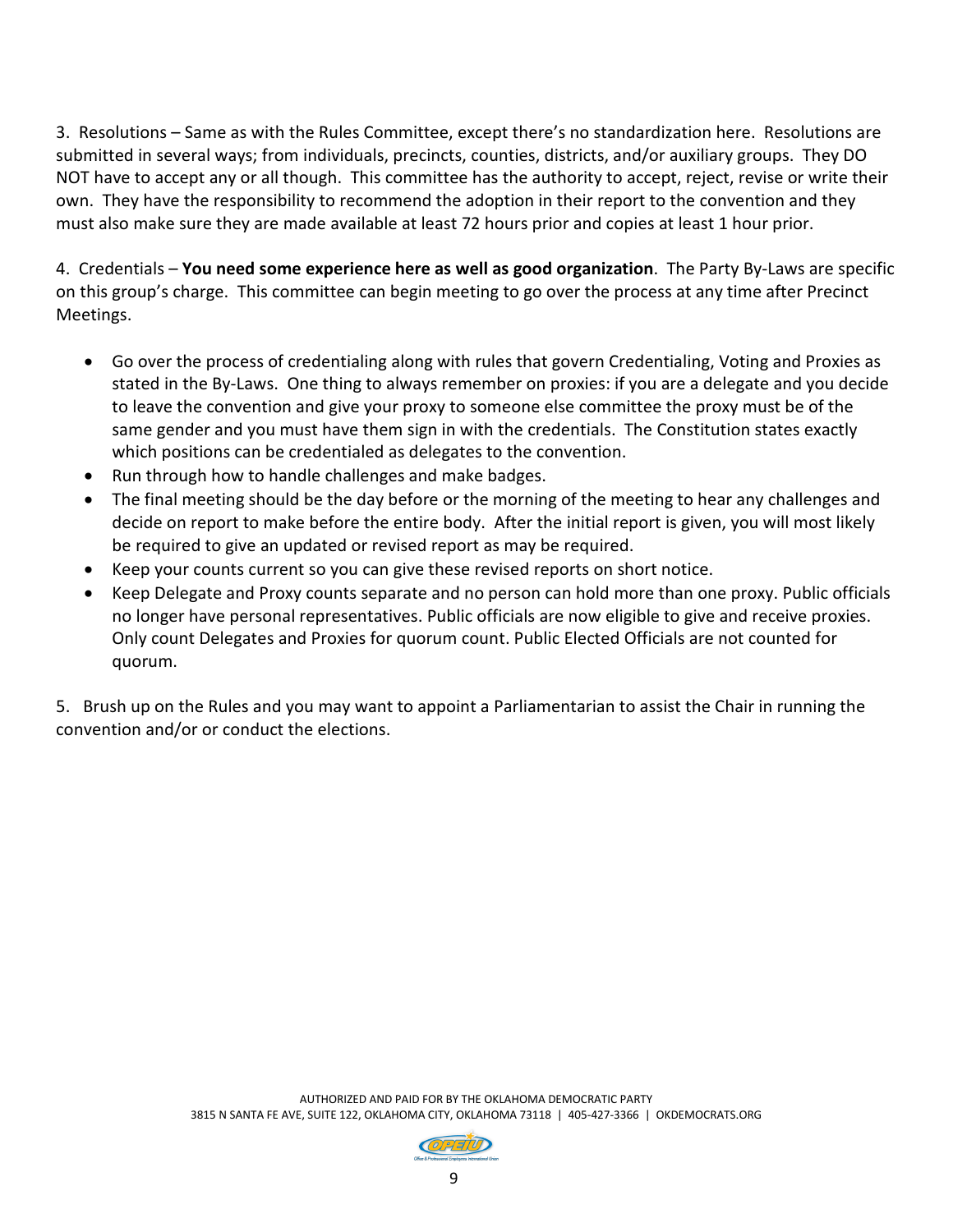## ALL DEMOCRATIC PARTY OFFICIALS ODP By-Laws 42

**By-Law 42: General Duties** – All officials of the Democratic Party shall:

- A) Support the Democratic Party by attending Party meetings and workshops, Party and candidate fundraising events, and other related events.
- B) Know the Democratic candidates running for elective office in their area and actively campaign for their election.
- C) Encourage unregistered citizens to register Democratic.
- D) Actively encourage Democrats to vote in elections.
- E) Be familiar with the rules, procedures and deadlines governing absentee voting.
- F) Be informed about the positions of the Democratic Party and its candidate on contemporary issues.
- G) Know the dates of upcoming partisan elections.
- H) Support the Party through financial contributions.

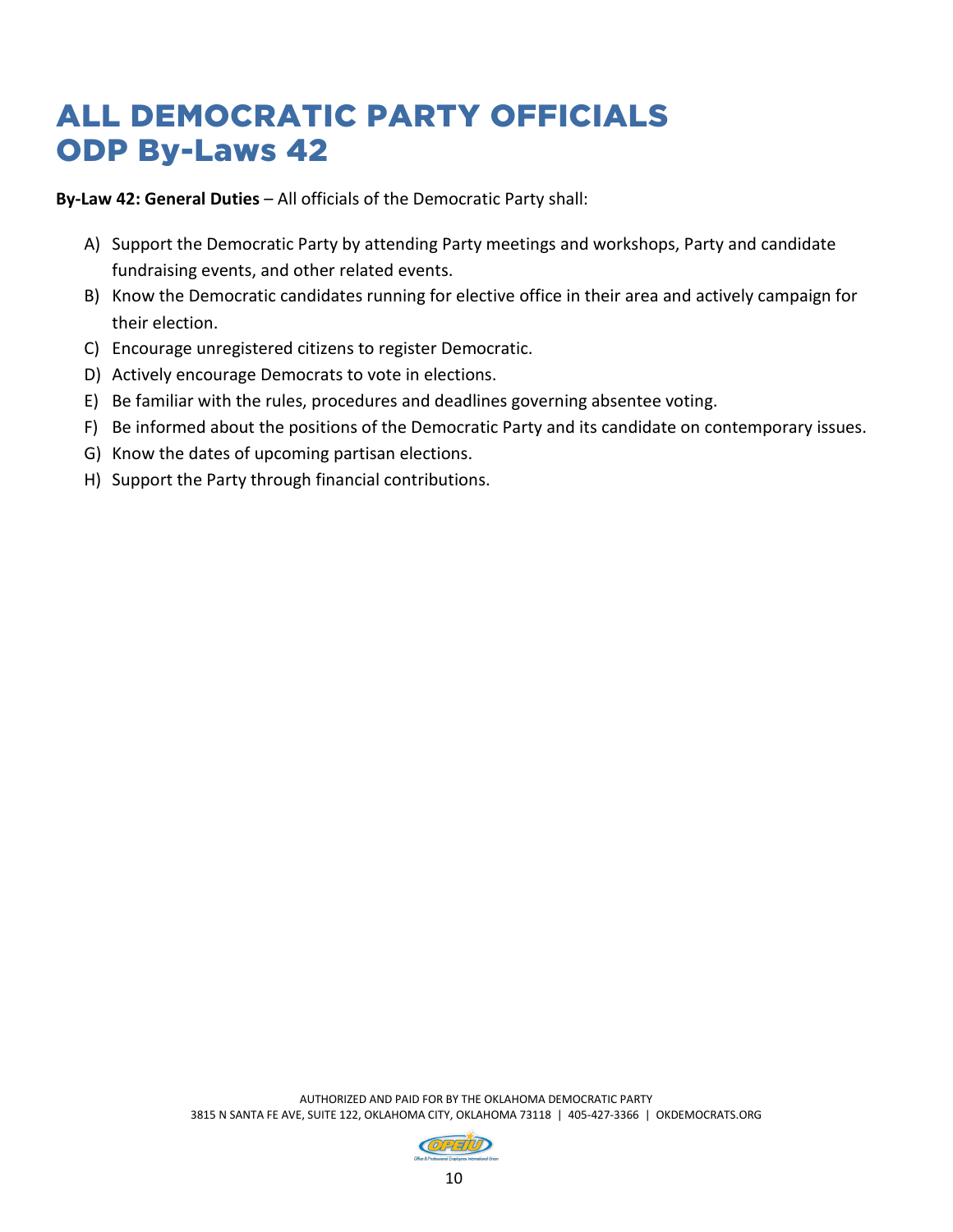## **PRECINCT OFFICER DUTIES ODP By-Laws 43**

**By-Law 43:** Precinct Officers and Officials –

- A) The Precinct Chair shall:
	- 1) Preside over meetings of the Precinct Committee,
	- 2) Represent the Democrats of the Precinct at meetings of the County Convention,
	- 3) Be responsible for seeing that the results of Precinct Committee elections are timely sent to the county secretary,
	- 4) Know current boundaries of the precinct,
	- 5) Know the location of the precinct polling place,
	- 6) Know who the members of the precinct election board are and help the County Central Committee in finding and recruiting replacements,
	- 7) Know of voter registrars in or near the precinct, (Registrars are no longer needed with the Motor-Voter Bill.)
	- 8) Maintain contact with the Democrats of the precinct by holding Precinct Committee meetings and workshops and by canvassing them on local races and issues,
	- 9) Maintain contact with the County Central Committee,
	- 10) Recruit and train precinct workers,
	- 11) Maintain a list of locations in the precinct where Democratic candidates may post campaign signs,
	- 12) Read and become familiar with the Democratic Party handbook,
	- 13) Maintain a current list of registered Democrats in the precinct with telephone numbers.
- B) The Precinct Vice-chair shall:
	- 1) Preside over meetings of the Precinct Committee when the chair is absent or is otherwise unable to preside,
	- 2) Assist the precinct chair in fulfilling the duties of the chair as the precinct chair may direct,
	- 3) Collect contributions to the Democratic Party and be responsible for forwarding them to the county vice-chair.
- C) The Precinct Secretary shall:
	- 1) Take minutes at Precinct Committee meetings and forward a copy to the county secretary,
	- 2) Tally votes for Precinct Committee elections and forward the results to the county secretary,
	- 3) Record any resolutions the Precinct Committee may adopt and forward them to the county secretary,

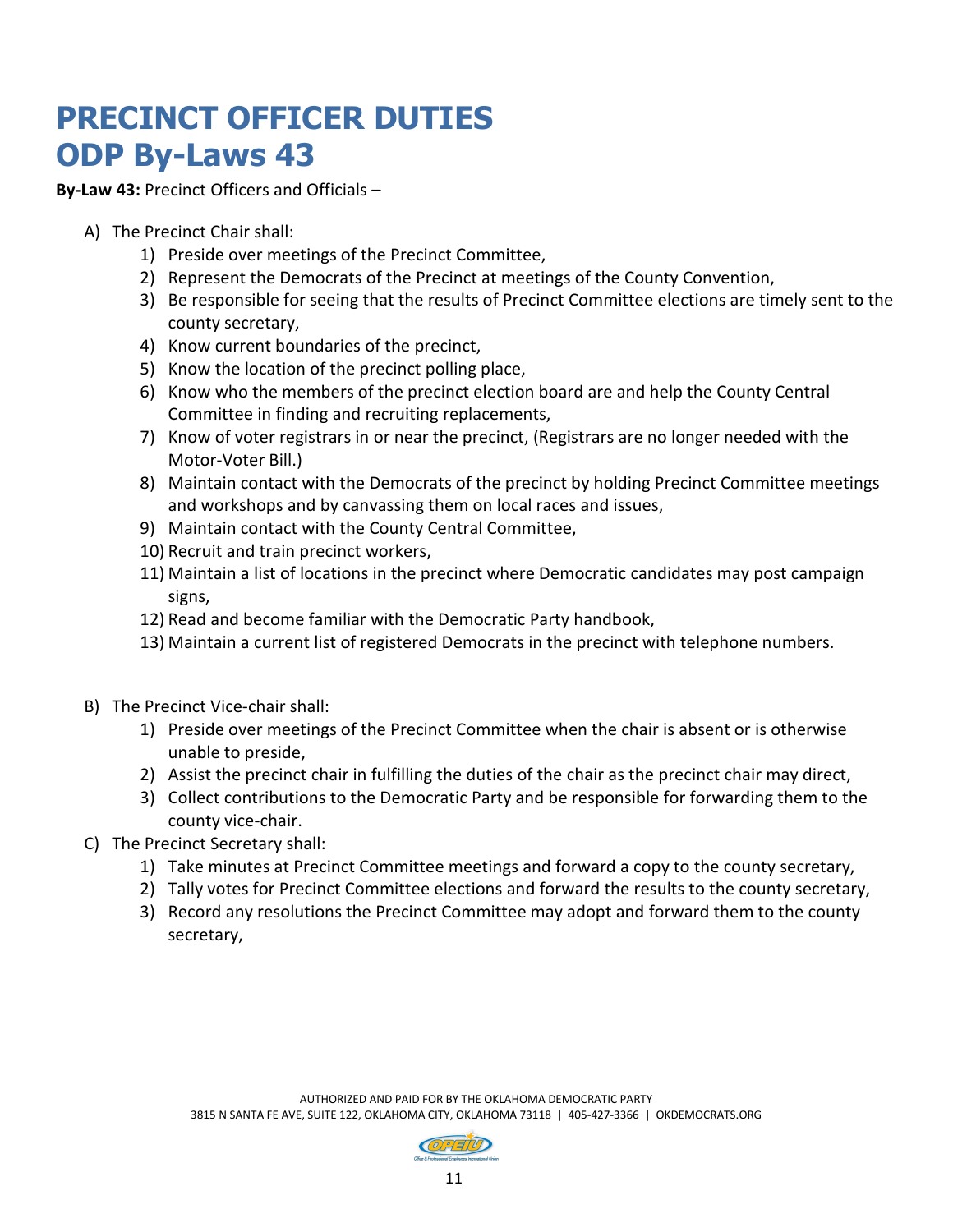- 4) Be responsible with the precinct chair for notifying the Democrats in the precinct of Precinct Committee meetings and of other information as the chair may instruct,
- 5) Perform such other duties as the precinct chair may direct,
- 6) Record the name, address, and telephone number of all Democrats who attend Precinct Committee meetings and forward a copy to the county secretary.
- D) If precinct committeemen or committeewomen are elected, they shall assist the precinct officers as the precinct chair shall direct

**\*\*SEE ADDITIONAL PRECINCT, COUNTY, DISTRICT, AND STATE OFFICER DUTIES INCLUDED IN THIS PACKET**

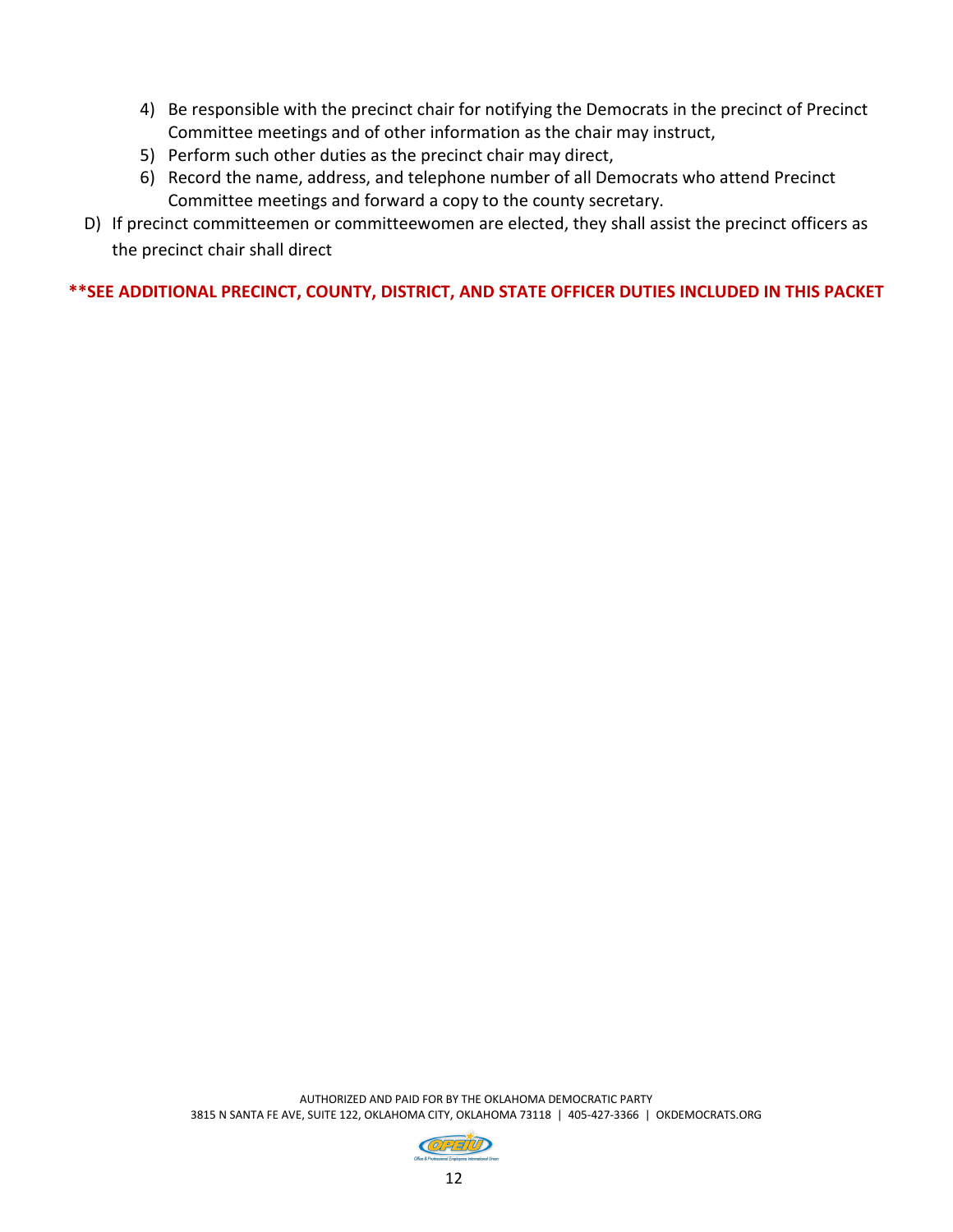## **PROXIES**

#### **Bylaw 34: Proxy Rules**

The Credentials Committee shall issue proxy credentials to any person who presents a proper proxy form, which the committee shall retain.

A. No person shall have the right to cast a vote on behalf of any delegate to a convention, or a member of a committee, who is not present unless that person holds a valid proxy credential that has been issued by a credentials committee at a convention or is a written, recorded or announced proxy at a committee meeting.

B. After having been issued credentials to a convention established by the Constitution, a delegate shall have the right to give a non-transferable proxy to a registered Democrat. The delegate giving the proxy and the person to receive the proxy must be of the same gender and political unit, and appear before the credentials committee, or staff, for the proxy to be recorded and a proxy credential issued to the individual receiving it.

C. A proxy may contain instructions concerning its use, and such instructions shall be binding on the proxy holder. If the proxy is not instructed, the holder may vote and act at the holder's discretion. If a proxy is instructed and the proxy holder fails or refuses to vote according to instructions, the presiding officer shall ignore the action of the proxy holder and declare the vote of the proxy according to instructions.

D. No individual may hold more than one (1) proxy. E.A proxy shall count for only one vote.

F. No proxies shall be allowed at Precinct Committee meetings.

G. Proxies, unless annotated otherwise in these Bylaws, shall not be counted for the determination of a quorum.

#### **Bylaw 35: Proxy Types**

There shall be two types of proxies: A. Written Proxies

> A.1. A delegate to a convention or committee, who is unable to attend a meeting, may only give a written proxy to a registered Democrat of the same gender and political unit as that from which the delegate was elected, per Bylaw 34 §B.

> A.2. A written proxy must clearly state the name of the person giving the proxy, the office held, the name of the person to whom the proxy is given, and the date of the meeting for which the proxy is given. It must be signed and witnessed in-person by two non-related adults.

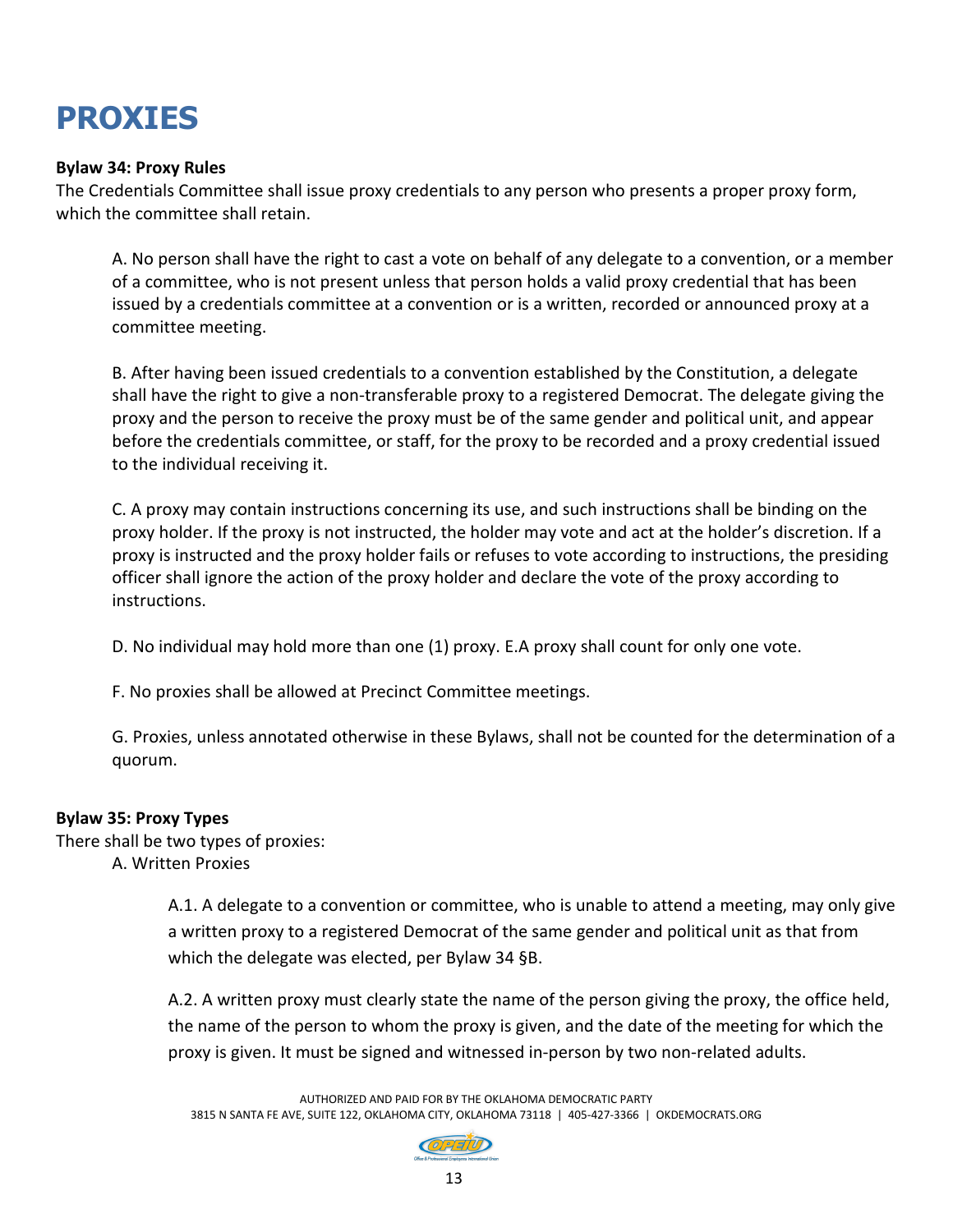A.3. Only written proxies where delegates of a convention or committee attending the respective meeting shall be counted present to satisfy quorum.

#### B. Recorded and Announced Proxies

B.1. A delegate to a Convention who attends a meeting and leaves before adjournment may give a recorded proxy, by signing before the credentials committee, or staff, a proxy statement naming an eligible delegate of the same gender and political unit as that from which the delegate was elected, per Bylaw 34 §B, who shall hold the proxy.

B.2. A member to a Central Committee who attends a meeting and leaves before adjournment may give a proxy by announcing to the Central Committee the name of the individual to whom the proxy is to be given. The proxy holder can be of any gender and from any political unit regardless of where the member was elected.

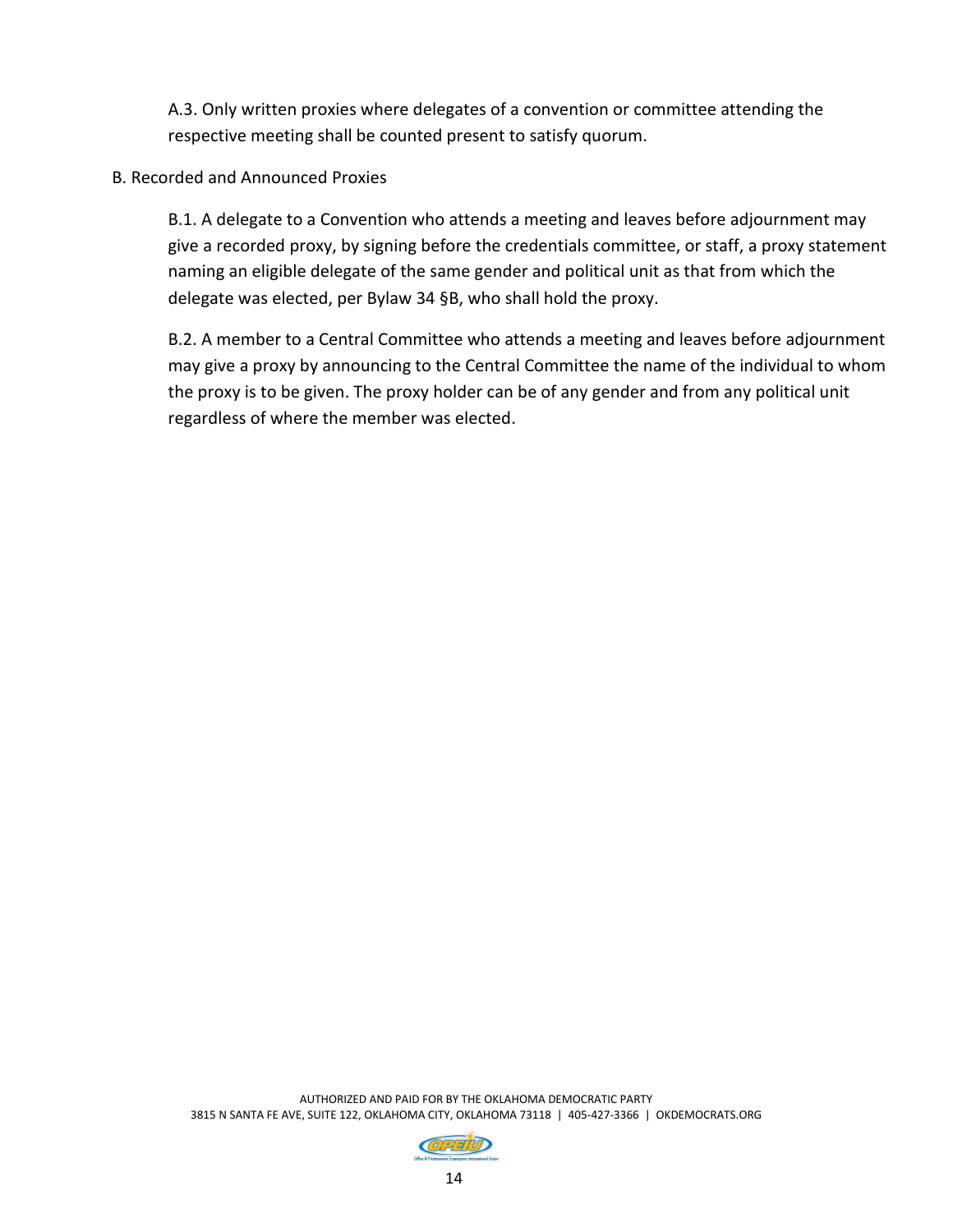### Oklahoma Democratic Party - \_\_\_\_\_\_\_\_\_\_\_\_\_\_\_\_\_\_\_\_ County

#### PRECINCT OFFICER ELECTION RESULTS - March 11, 2021 PRECINCT #

*The following individuals have been elected as Precinct Officers for the 2021-2023 election cycle. The new Precinct Secretary shall turn this information in to the County Secretary along with the Precinct Meeting Sign in Sheet within five (5) days after the Precinct Meetings.*

| <b>CHAIR:</b>                                                                                                                                                                                                                |                                                          |                                                     |                                                             |                                    |
|------------------------------------------------------------------------------------------------------------------------------------------------------------------------------------------------------------------------------|----------------------------------------------------------|-----------------------------------------------------|-------------------------------------------------------------|------------------------------------|
|                                                                                                                                                                                                                              |                                                          |                                                     |                                                             |                                    |
|                                                                                                                                                                                                                              |                                                          |                                                     |                                                             |                                    |
|                                                                                                                                                                                                                              |                                                          |                                                     |                                                             |                                    |
|                                                                                                                                                                                                                              |                                                          |                                                     |                                                             |                                    |
| <b>Affirmative Action</b><br>□ African American<br>Codes: (check all that apply) □ Asian American/Pacific Islander □ Native American<br>$\Box$ Caucasian<br>$\Box$ Male $\Box$ Female<br><b>□LGBTQ+</b><br>$\Box$ Non-Binary |                                                          |                                                     | □ Hispanic/Latino<br>disabilities)                          | $\Box$ Other (including those with |
| <b>VICE CHAIR:</b>                                                                                                                                                                                                           |                                                          |                                                     |                                                             |                                    |
|                                                                                                                                                                                                                              |                                                          |                                                     |                                                             |                                    |
|                                                                                                                                                                                                                              |                                                          |                                                     |                                                             |                                    |
|                                                                                                                                                                                                                              |                                                          |                                                     |                                                             |                                    |
|                                                                                                                                                                                                                              |                                                          |                                                     |                                                             |                                    |
| <b>Affirmative Action</b><br>□ African American<br><b>Codes:</b> (check all that apply)<br>$\Box$ Caucasian<br>$\Box$ Male $\Box$ Female<br><b>LIGBTQ+</b><br>$\Box$ Non-Binary                                              |                                                          | □ Asian American/Pacific Islander □ Native American | □ Hispanic/Latino<br>disabilities)                          | $\Box$ Other (including those with |
| <b>SECRETARY:</b>                                                                                                                                                                                                            |                                                          |                                                     |                                                             |                                    |
|                                                                                                                                                                                                                              |                                                          |                                                     |                                                             |                                    |
|                                                                                                                                                                                                                              |                                                          |                                                     |                                                             |                                    |
|                                                                                                                                                                                                                              |                                                          |                                                     |                                                             |                                    |
| E-MAIL:                                                                                                                                                                                                                      |                                                          |                                                     |                                                             |                                    |
| <b>Affirmative Action</b><br><b>Codes:</b> (check all that apply)<br>$\Box$ Male $\Box$ Female<br>$\square$ Non-Binary                                                                                                       | □ African American<br>$\Box$ Caucasian<br><b>LIGBTQ+</b> | □ Asian American/Pacific Islander                   | $\Box$ Hispanic/Latino<br>□Native American<br>disabilities) | $\Box$ Other (including those with |

AUTHORIZED AND PAID FOR BY THE OKLAHOMA DEMOCRATIC PARTY

3815 N SANTA FE AVE, SUITE 122, OKLAHOMA CITY, OKLAHOMA 73118 | 405-427-3366 | OKDEMOCRATS.ORG

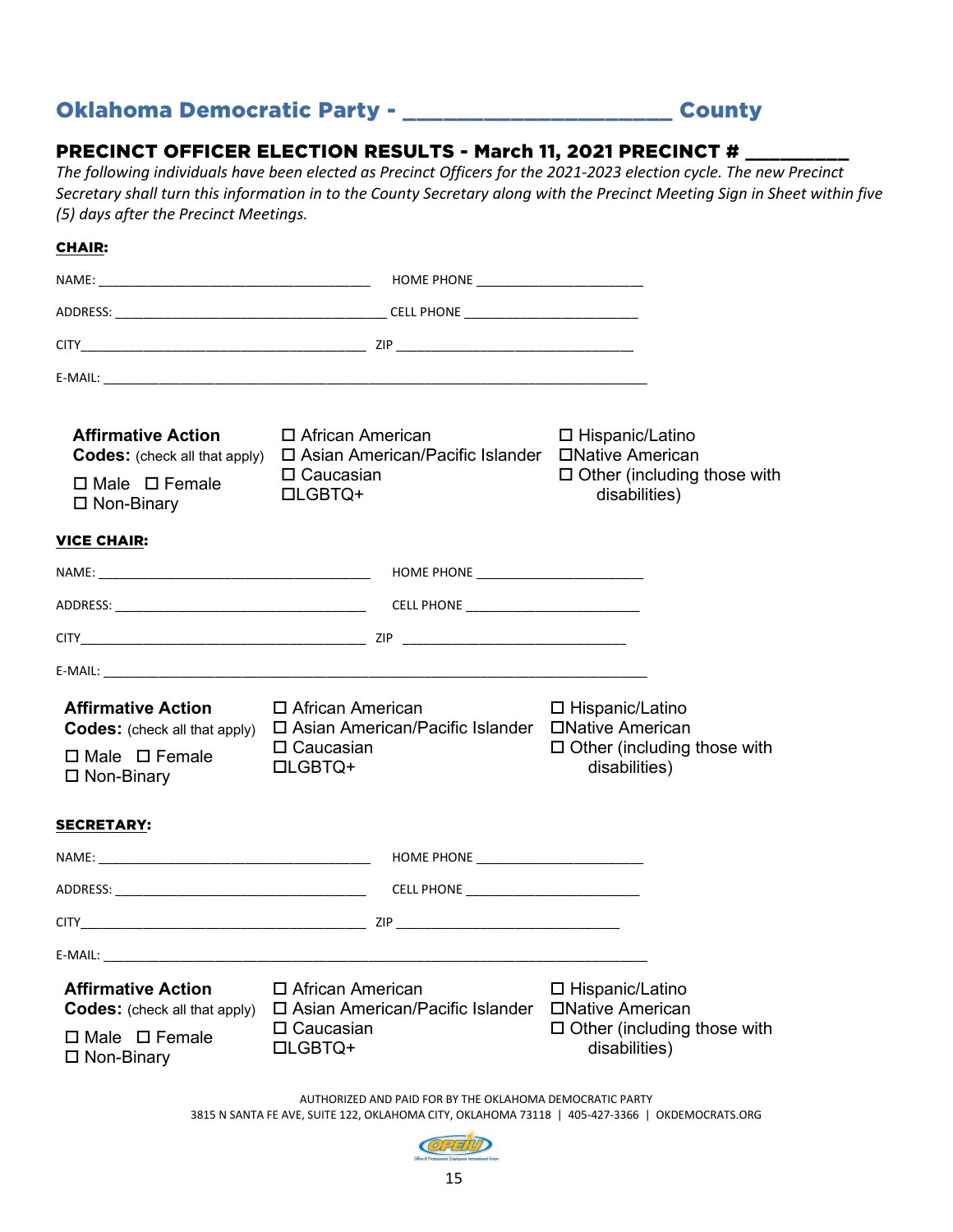*If more than one Committeewoman and/or Committeeman are elected, they can be put on the reverse side of this form.*

*These positions are optional and are not delegates to the county, District, or State convention. Committeemen and Committeewomen must be gender balanced. For example: A precinct cannot have two committeewomen and no committeemen or vice-versa.*

#### **PRECINCT COMMITTEEWOMAN:**

| <b>PRECINCT COMMITTEEMAN:</b> |  |
|-------------------------------|--|
|                               |  |
|                               |  |
|                               |  |
|                               |  |

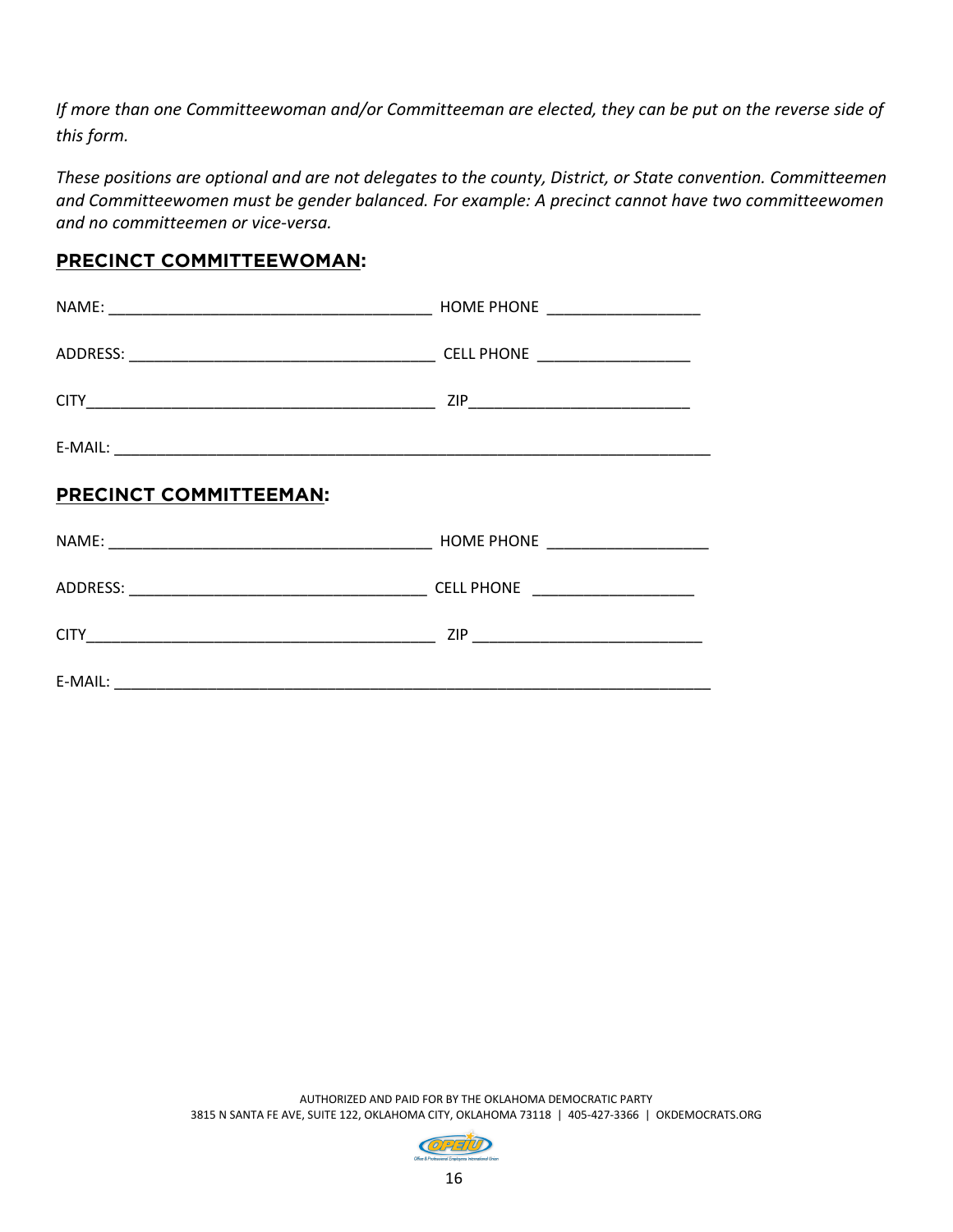## Oklahoma Democratic Party - \_\_\_\_\_\_\_\_\_\_\_\_\_\_\_\_\_\_\_\_ County

#### AFFIRMATIVE ACTION OFFICER ELECTION RESULTS – April 3, 2021

*The following individuals have been elected as County Affirmative Action Officers for the 2021-2023 election cycle. The new County Secretary shall turn this information in to the District and State Secretary along with the County Meeting Sign in Sheet within five (5) days after the County Conventions.*

#### Affirmative Action Officer:

| <b>Affirmative Action</b><br><b>Codes:</b> (check all that apply)<br>$\Box$ Male $\Box$ Female<br>$\Box$ Non-Binary | $\Box$ African American<br>□ Asian American/Pacific Islander □ Native American<br>$\square$ Caucasian<br><b>□LGBTQ+</b> | □ Hispanic/Latino<br>$\Box$ Other (including those with<br>disabilities)                     |
|---------------------------------------------------------------------------------------------------------------------|-------------------------------------------------------------------------------------------------------------------------|----------------------------------------------------------------------------------------------|
| <b>Affirmative Action Officer:</b>                                                                                  |                                                                                                                         |                                                                                              |
|                                                                                                                     |                                                                                                                         |                                                                                              |
|                                                                                                                     |                                                                                                                         |                                                                                              |
|                                                                                                                     |                                                                                                                         |                                                                                              |
|                                                                                                                     |                                                                                                                         |                                                                                              |
| <b>Affirmative Action</b><br><b>Codes:</b> (check all that apply)<br>$\Box$ Male $\Box$ Female<br>$\Box$ Non-Binary | □ African American<br>$\square$ Asian American/Pacific Islander<br>$\Box$ Caucasian<br><b>DLGBTQ+</b>                   | □ Hispanic/Latino<br>□Native American<br>$\Box$ Other (including those with<br>disabilities) |

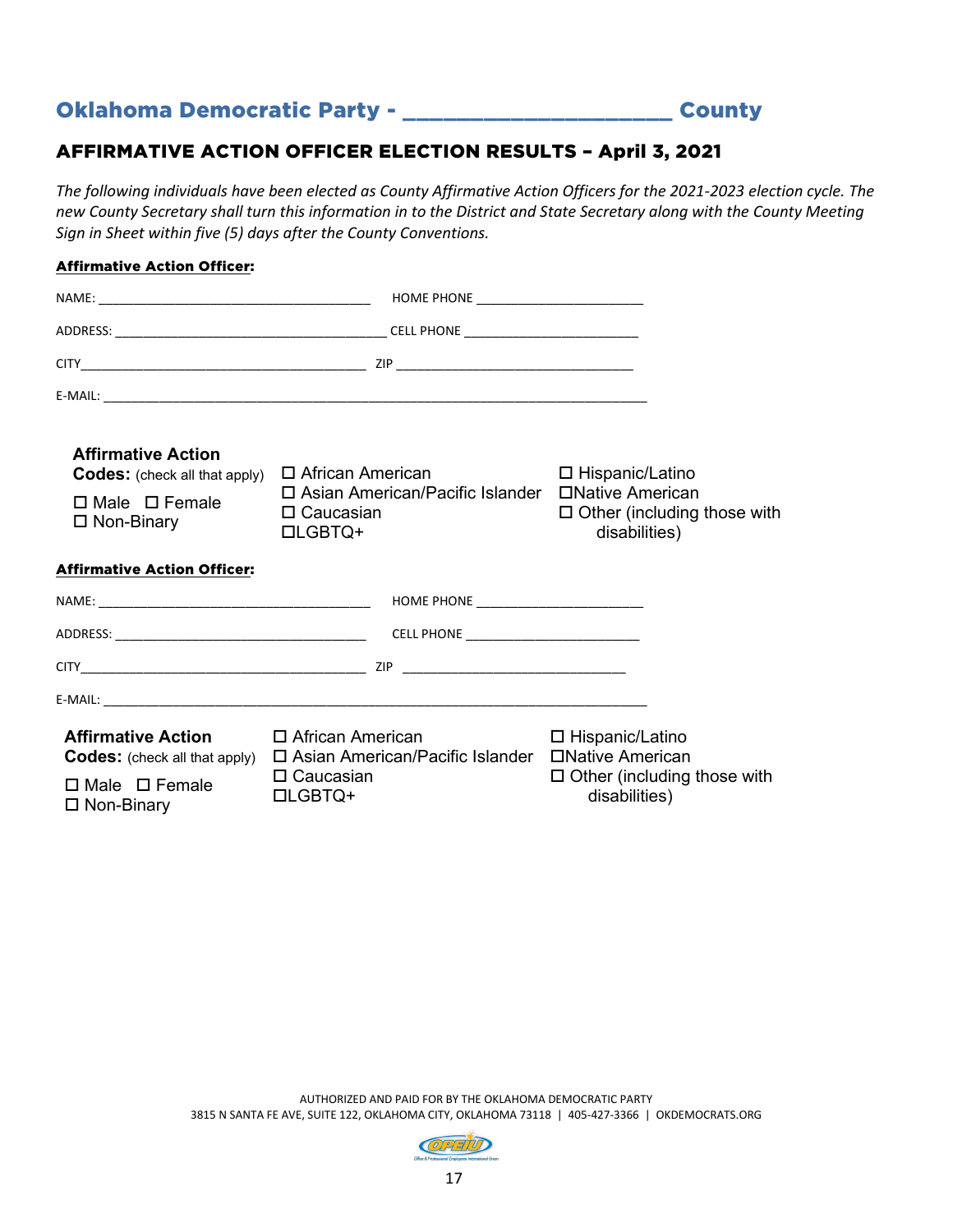## Oklahoma Democratic Party - District \_\_\_\_\_\_\_\_\_

### AFFIRMATIVE ACTION OFFICER ELECTION RESULTS – May 1, 2021

*The following individuals have been elected as District Affirmative Action Officers for the 2021-2023 election cycle. The new District Secretary shall turn this information in to the State Secretary along with the District Meeting Sign in Sheet within five (5) days after the District Conventions.*

#### Affirmative Action Officer:

| <b>Affirmative Action</b><br><b>Codes:</b> (check all that apply) | □ African American<br>□ Asian American/Pacific Islander □ Native American           | $\Box$ Hispanic/Latino                                                      |
|-------------------------------------------------------------------|-------------------------------------------------------------------------------------|-----------------------------------------------------------------------------|
| $\Box$ Male $\Box$ Female<br>$\Box$ Non-Binary                    | $\Box$ Caucasian<br><b>LIGBTQ+</b>                                                  | $\Box$ Other (including those with<br>disabilities)                         |
| <b>Affirmative Action Officer:</b>                                |                                                                                     |                                                                             |
|                                                                   |                                                                                     |                                                                             |
|                                                                   |                                                                                     |                                                                             |
|                                                                   |                                                                                     |                                                                             |
|                                                                   |                                                                                     |                                                                             |
| <b>Affirmative Action</b><br><b>Codes:</b> (check all that apply) | □ African American<br>$\square$ Asian American/Pacific Islander<br>$\Box$ Caucasian | □ Hispanic/Latino<br>□Native American<br>$\Box$ Other (including those with |
| $\Box$ Male $\Box$ Female<br>$\Box$ Non-Binary                    | <b>□LGBTQ+</b>                                                                      | disabilities)                                                               |

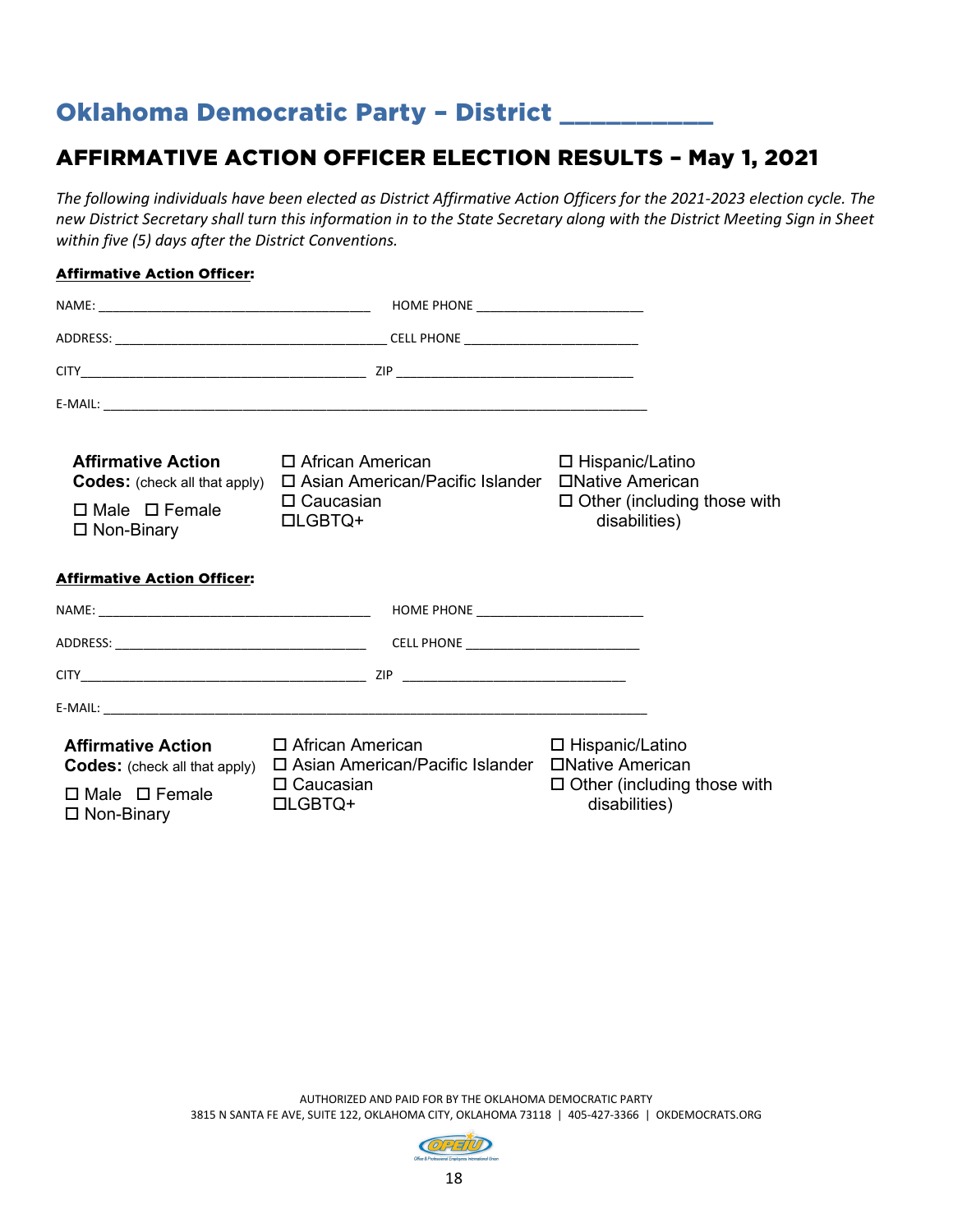# County Convention Check List

1. Date of County Convention – **April 3, 2021 at 10:00 a.m. or 2:00 p.m.** or any day within seven (7) days per the ODP **Bylaw 01, Section B.** Post day, time, and location of your County Convention on your County's website calendar and/or social media page

- 2. Secure a location for your County Convention.
- 3. Appoint Convention Committee Chairs and members Their names and when their committees meet must be on the County Convention Call. Make sure they are familiar with the By-Laws regarding to their respective committees.
- 4. Plan your agenda, including any speakers for the meeting. Include this in your County Convention Call, if possible.
- 5. Prepare a mailing list for the Convention Call All newly elected Precinct Officers, Current County Officers (elected in 2019 or appointed since), Delegates allotted to your county and elected in 2019, any District or State Party Officer that is registered to vote in your county, members of the State Affirmative Action Committee who are registered to vote in your county, Democratic Elected Officials who are registered to vote in your county past officers and candidates. Utilize the VAN to identify other Democrats in your County.
- 6. Mail and email Convention Call to as many Democrats as possible no later than March 27th. Advertise meeting in your local newspaper. Use additional means such as your County Website (if you have one), Facebook, Robocalls, invitations, etc.
- 7. Notify your Congressional District Officers and the State Party of details about your meeting(s) including: date, time, location, and agenda.
- 8. At the meeting, provide copies of the County Officer Duties (By-Laws: Article VI-Sec. 3), include in packet Agenda, ODP Constitution & By-Laws, etc. If you need copies of the Constitution and By-Laws for your meeting, they are available on the website at www.okdemocrats .org or call the ODP (405) 427-3366.
- 9. Rules and Proposed Resolutions must both be printed and made available to the delegates at least seventytwo (72) hours prior to the Convention date with copies available at the meeting site at least one (1) hour prior to the time the meeting starts.
- 10. Make sure all newly elected officers and delegates are **registered Democrats are registered to vote in your county.**

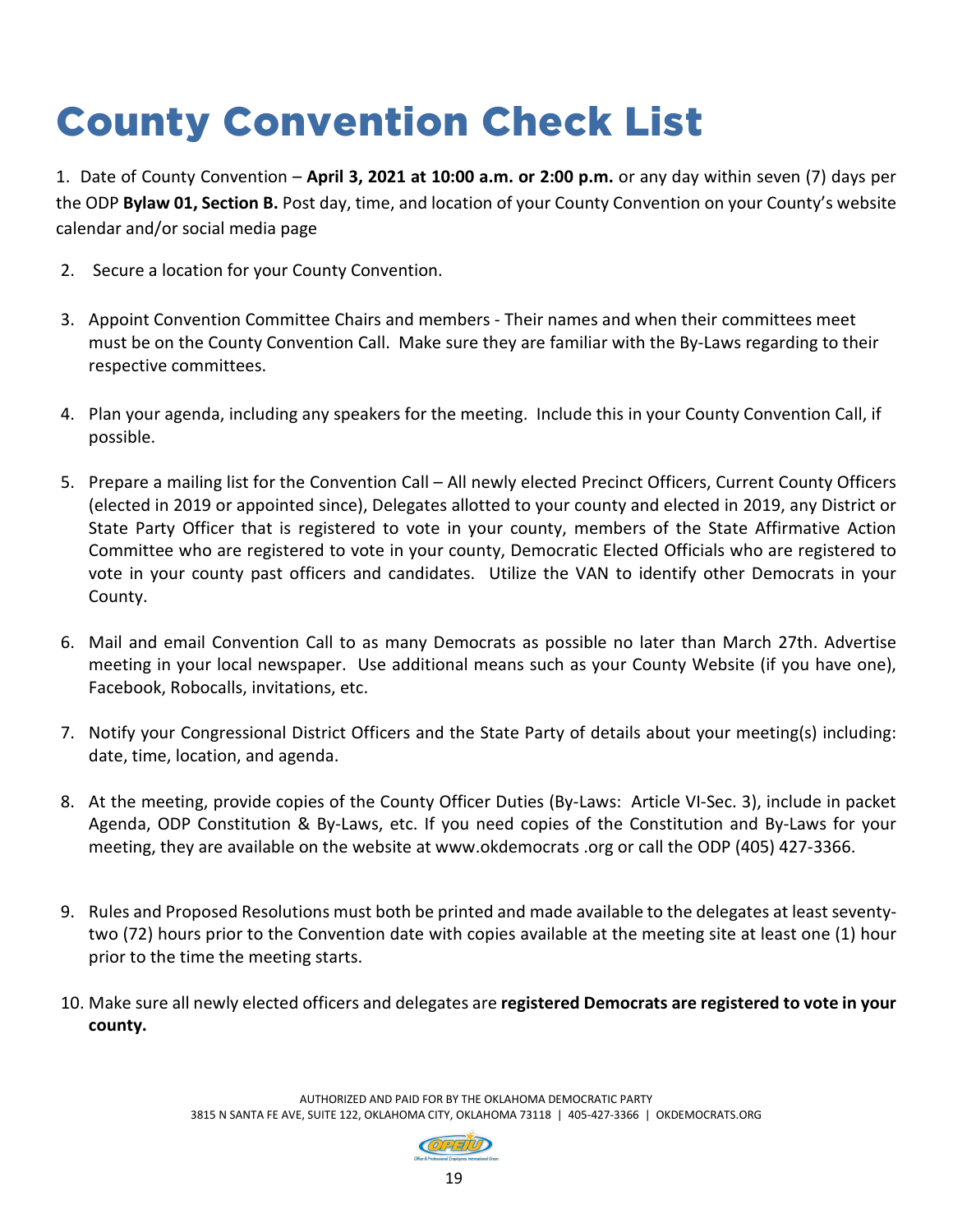- 11. **The newly elected Secretary of each County Convention** shall notify the Congressional District and the State Party Secretary of the resulting County Convention Elections within five (5) business days. Please submit election results online at our website okdemocrats.org. If you are unable to submit online, you may also mail or email the included form to the State Party:
	- Mail: 3815 N Santa Fe Ave, Suite 122, Oklahoma City, Oklahoma 73118
	- Email: [info@okdemocrats.org](mailto:info@okdemocrats.org) and secretary@okdemocrats.org
- 12. Please contact the ODP if you need help completing these tasks or have any questions. We are here to help you succeed!

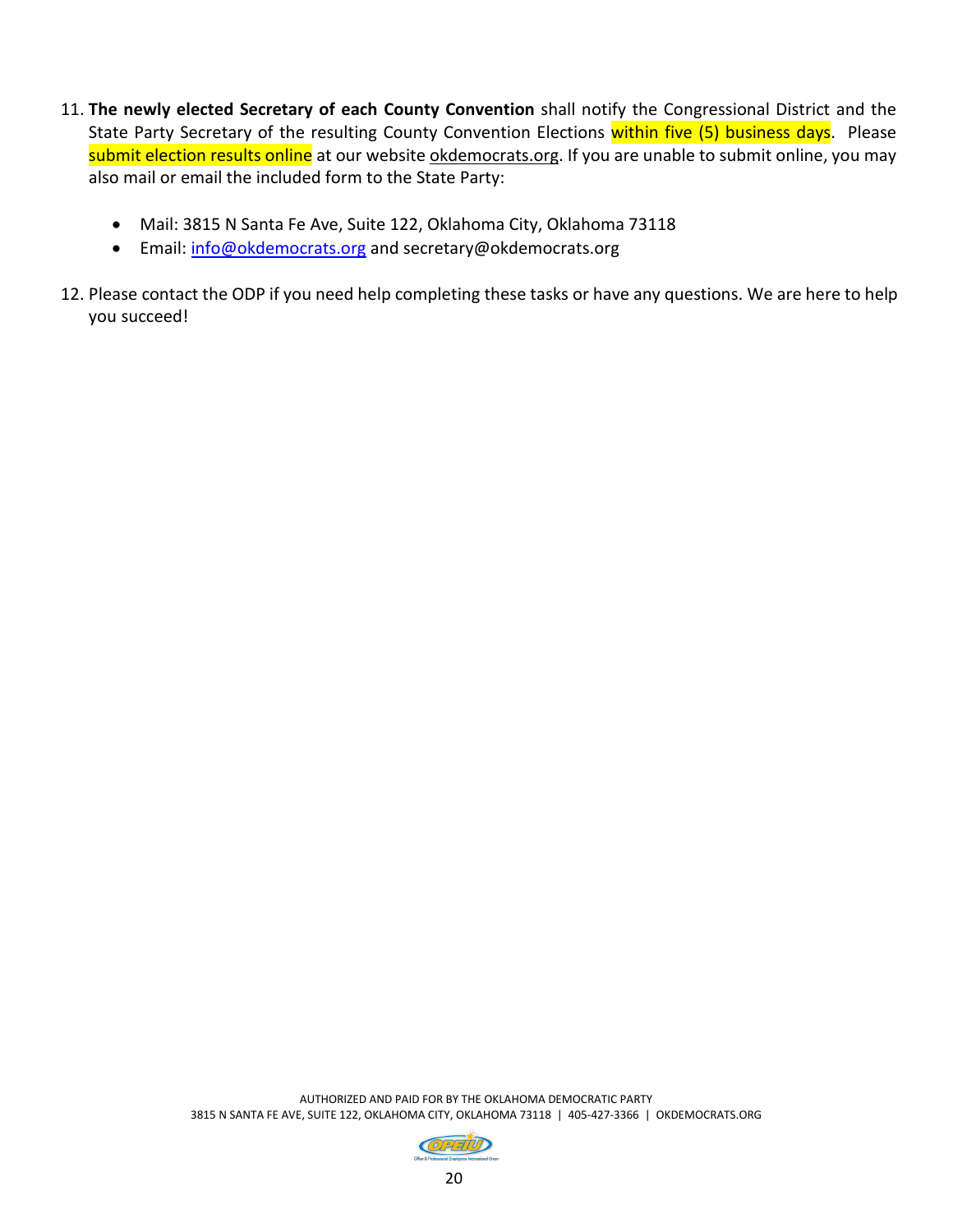# Suggested Rules of Meetings

The following rules may be adopted by a County Convention meeting for use in governing the proceedings of the Convention. These suggested rules may be changed, if the changes are consistent with the Constitution and By-laws of the Oklahoma Democratic Party.

Rule 1: Agenda

- Call to Order and Welcome
- Pledge of Allegiance/National Anthem
- Invocation
- Reading of Preamble of the Constitution of the Oklahoma Democratic Party
- Keynote Address
- Comments from the Chair
- Treasurer's Report
- Report of the Credentials Committee
- Report of the Rules Committee
- Election of Officers: Chair, Vice-Chair, and Secretary
- Election of Delegates and alternates to the State Convention
- Report of the Resolutions Committee
- Consideration of Resolutions
- Additional Business
- Announcements
- Adjournment

Rule 2: Purpose of the Meeting – The purpose of this meeting is to elect a County Chair, Vice Chair, Secretary, Delegates, and Alternates to the State Convention and to consider resolutions and such other business that as may come before the Convention body.

Rule 3: Resolutions Not in Committee Report – Any resolution not recommended for adoption by the Resolutions Committee may be moved by any delegate of the body so long as the resolution is submitted in writing to the presiding officer at or before the time the motion is made and accompanied by a petition of support signed by at least twenty-five percent (25%) of the delegates in attendance at the Convention.

Rule 4: Amending Resolutions – Any resolution may be amended by a delegate moving such an amendment, provided that the amendment is submitted in writing to the presiding officer at or before the time the motion is made, accompanied by a petition of support signed by at least twenty-five percent (25%) of the delegates in attendance at the Convention.

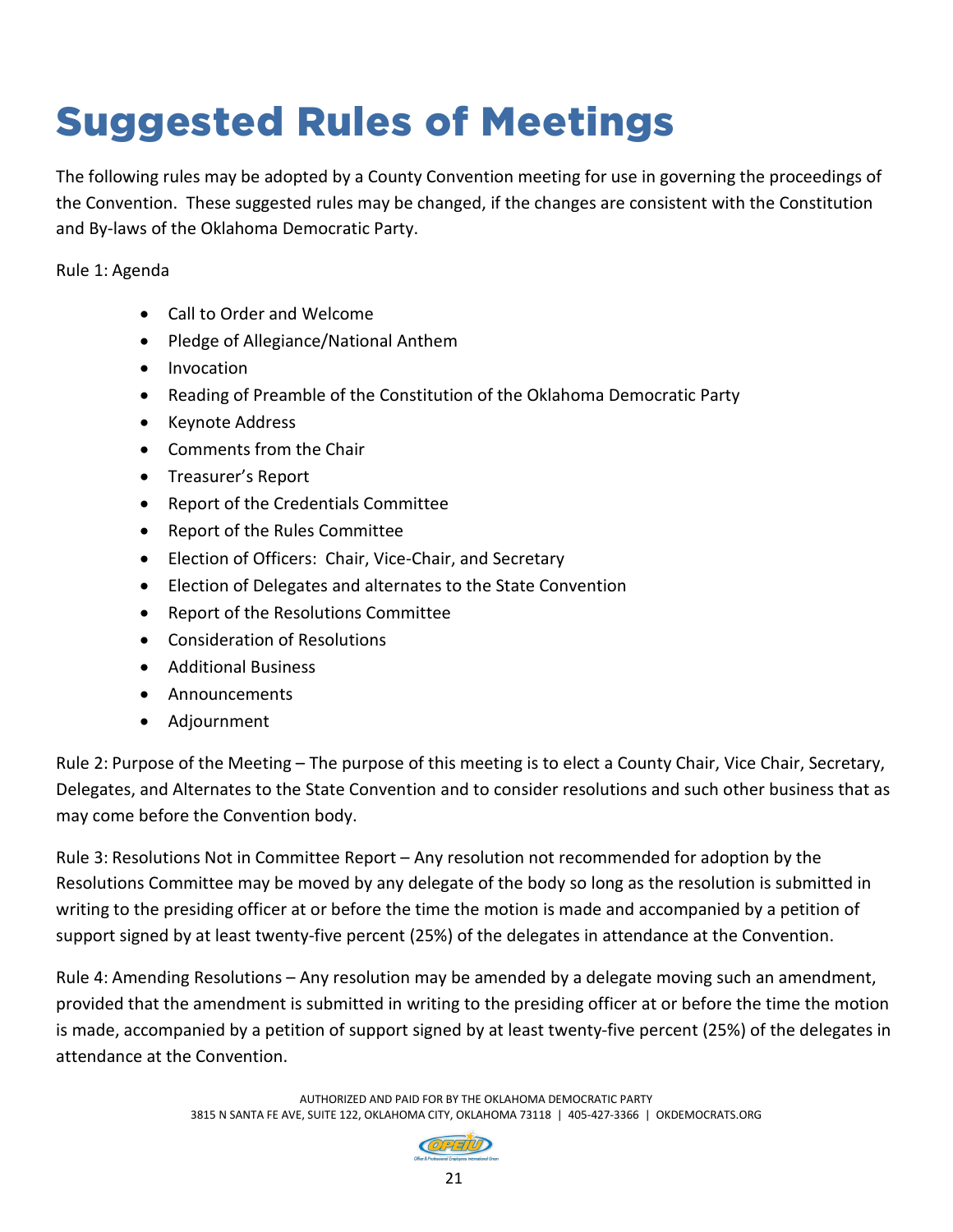Rule 5: Debate –

A. General – Debate on any motion shall be limited to two (2) minutes for each side, for a total of four (4) minutes except for resolutions.

B. Resolutions – Debate on any resolution or body of resolutions shall be limited to three (3) minutes for each side for a total of six (6) minutes.

Rule 6: Election of Officers –

A. Order of Election – The order of elections shall be first the Chair, second the Vice Chair and third the Secretary. (At County Convention Meetings, the elections of State Delegates shall follow.)

B. Nominations – Nominations shall not be closed by a vote of the Convention, but shall continue until there are no further nominations.

C. Speeches – Following the close of nominations each candidate shall be allowed one nominating speech of not more than two (2) minutes, one seconding speech of not more than (1) minute, and a speech by the candidate of not more than two (2) minutes. Speaking order shall be the order in which the nominations were made. Nominating speeches for all candidates shall be given first, then seconding speeches for all candidates, and finally, all candidate speeches, after which the election shall be held.

D. Elections – All elections shall be by counted vote. If there is only one candidate nominated for an office, the chair shall declare that person elected, and there shall be no nominating or seconding speeches or vote taken. If, between two or more candidates, no candidate receives a majority vote on the first vote, there shall be a runoff election between the two candidates receiving the greatest number of votes on the first vote. (Alternative: If no candidate receives a majority vote on the first vote, the nominee receiving the least votes shall be removed from consideration and the election shall proceed in this manner until one nominee receives a majority vote.)

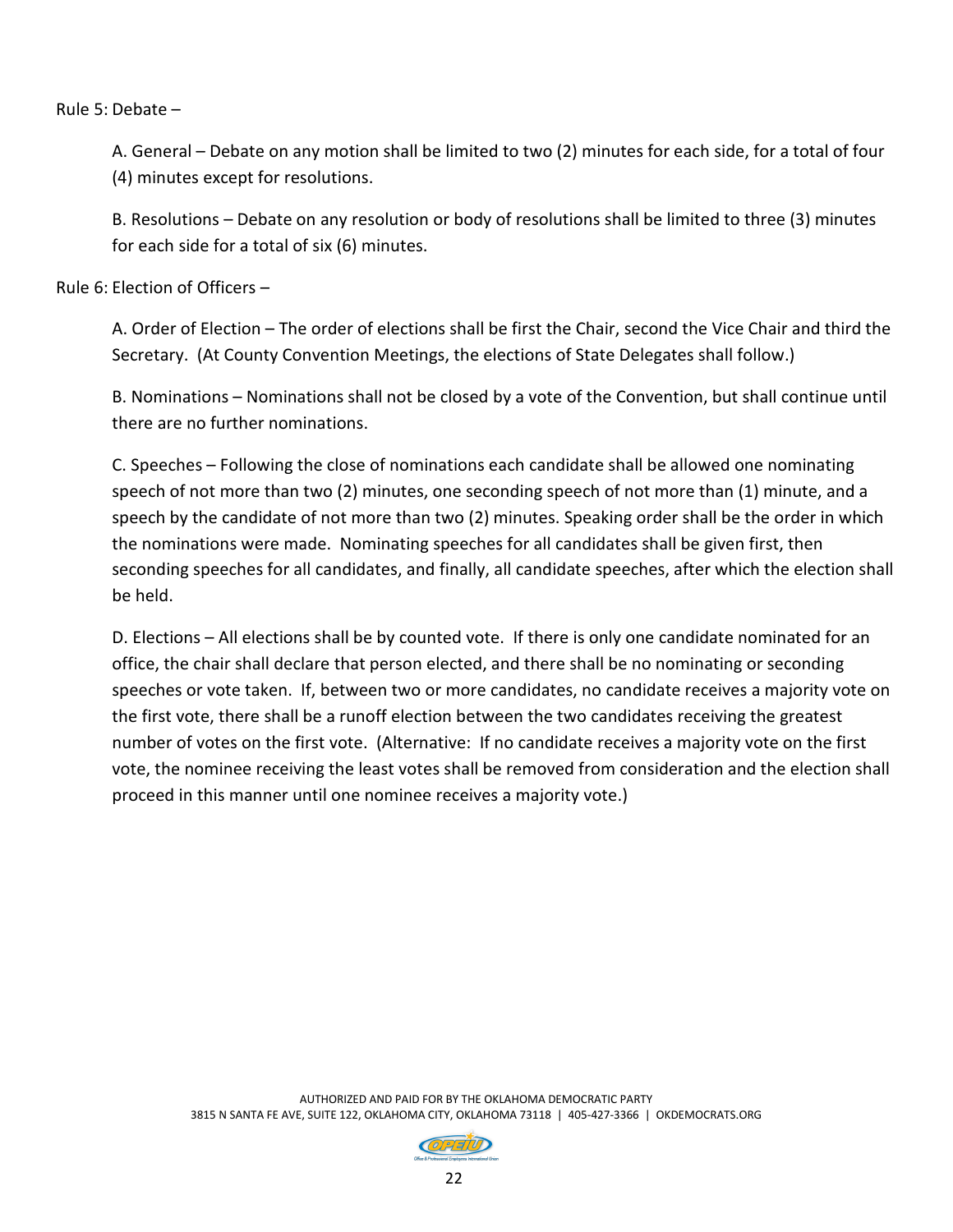Rule 7: Election of State Delegates (for County Convention Meetings only)

A. Nominations – Nominations for State Delegates may be made by any convention delegate and shall require a second. Nominations shall not be closed by a vote of the Convention, but shall continue until there are no further nominations. If there is more than one position to fill, nominations shall be made and elections held for all delegates of one sex, and the nominations and elections of the remaining sex shall follow.

B. Speeches – Following the close of all nominations, each candidate shall be allowed to speak to the Convention for one minute.

C. Election – The State Delegates shall be elected by the entire County Convention or by sub-units of the County Convention pursuant to a plan adopted by the entire County Convention delegating such election. Each delegate to the caucus shall cast one vote for his or her choice for a Delegate of each sex. Those candidates of each sex receiving the greatest number of votes shall be elected in the order of the size of their votes up to the number of State Delegates each caucus is allocated. In the event there is a tie vote for the election of the last Delegate, the person tied for the last position shall run against each other in a runoff election. (Alternative: There shall be a separate election for each State Delegate which shall be conducted in the manner descried in Rule 6 (D) above.)

Alternative Rules 7 and 8: Election of State Delegates (For Count Convention Meetings in counties split into two or more Congressional Districts).

Rule 8: Caucus of Presiding Officers – For election of State Delegates in split counties, the chair shall appoint a person for each congressional district caucus or other subunit to call the caucus to order, and to hold an election for a person to act as the presiding officer of that caucus. The sole function of the presiding officer shall be to preside over that particular caucus meeting for the election of the State Delegates to represent that portion of the congressional district which lies within the county.

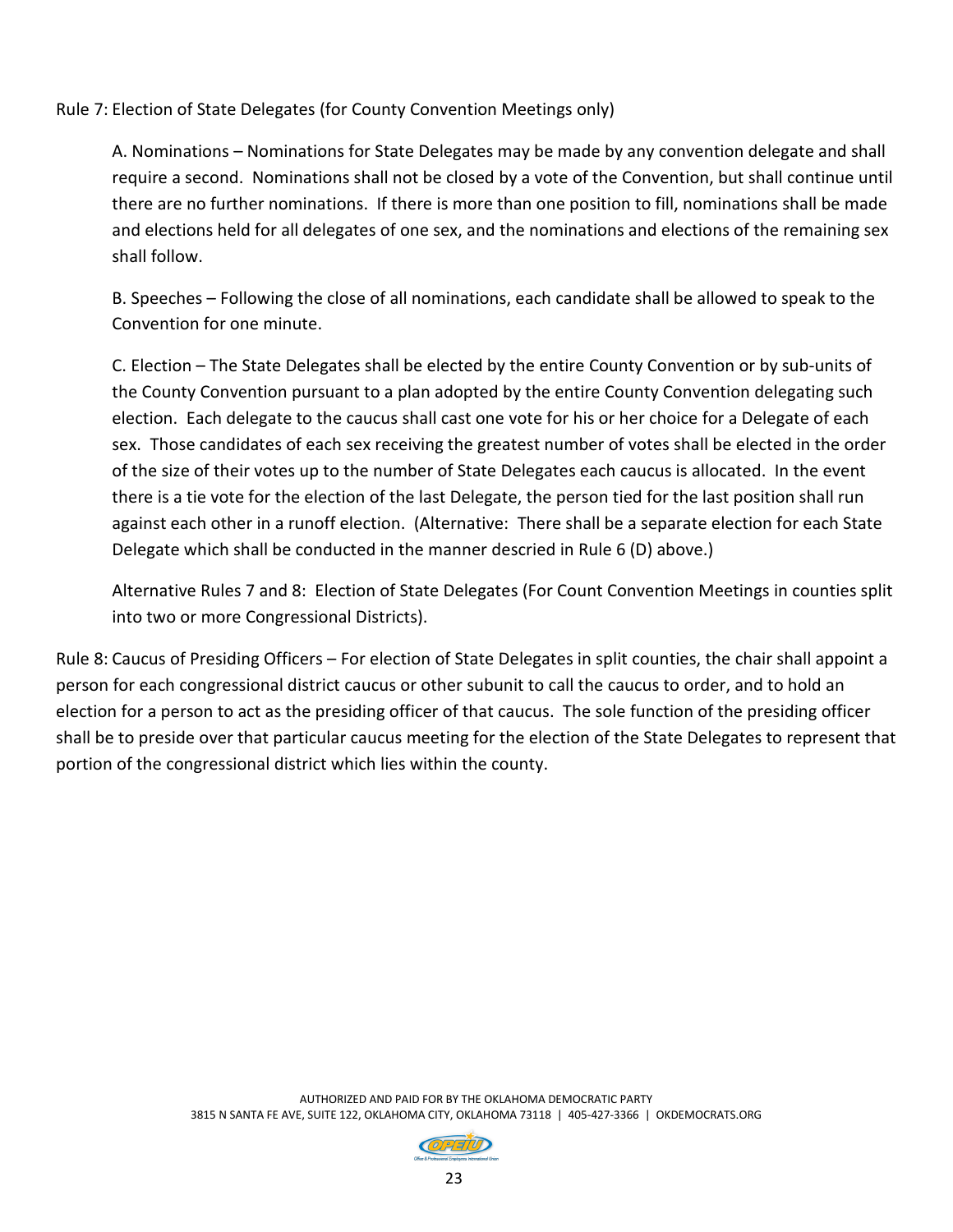Rule 9: Election of State Delegates –

A. Nominations – Nominations for the State Delegates may be made by any Convention delegate from the caucus and shall require a second. Nominations shall not be closed by a vote of the caucus, but shall continue until there are no further nominations. If there is more than one position to fill, nominations shall be made and elections held for all delegates of one sex, and the nominations and elections of the delegates of the remaining sex shall follow.

B. Speeches – Following the close of all nominations, each candidate shall be allowed to speak to the caucus for one minute.

C. Election – The State Delegates shall be elected by the respective congressional District Caucuses or by sub-units of the county party pursuant to a plan adopted by the entire County Convention delegating such election. Each delegate of the caucus shall cast one vote for his or her choice for a delegate of each sex. Those candidates of each sex receiving the greatest number of votes shall be elected in the order of the sizes of their votes up to the number of State Delegates each caucus is allocated. In the event, there is a tie vote for the election of the last Delegate, the persons tied for the last position shall run against each other in a runoff election. (In the election for each State Delegate position which shall be conducted in the manner described in rule 6 (D) above).

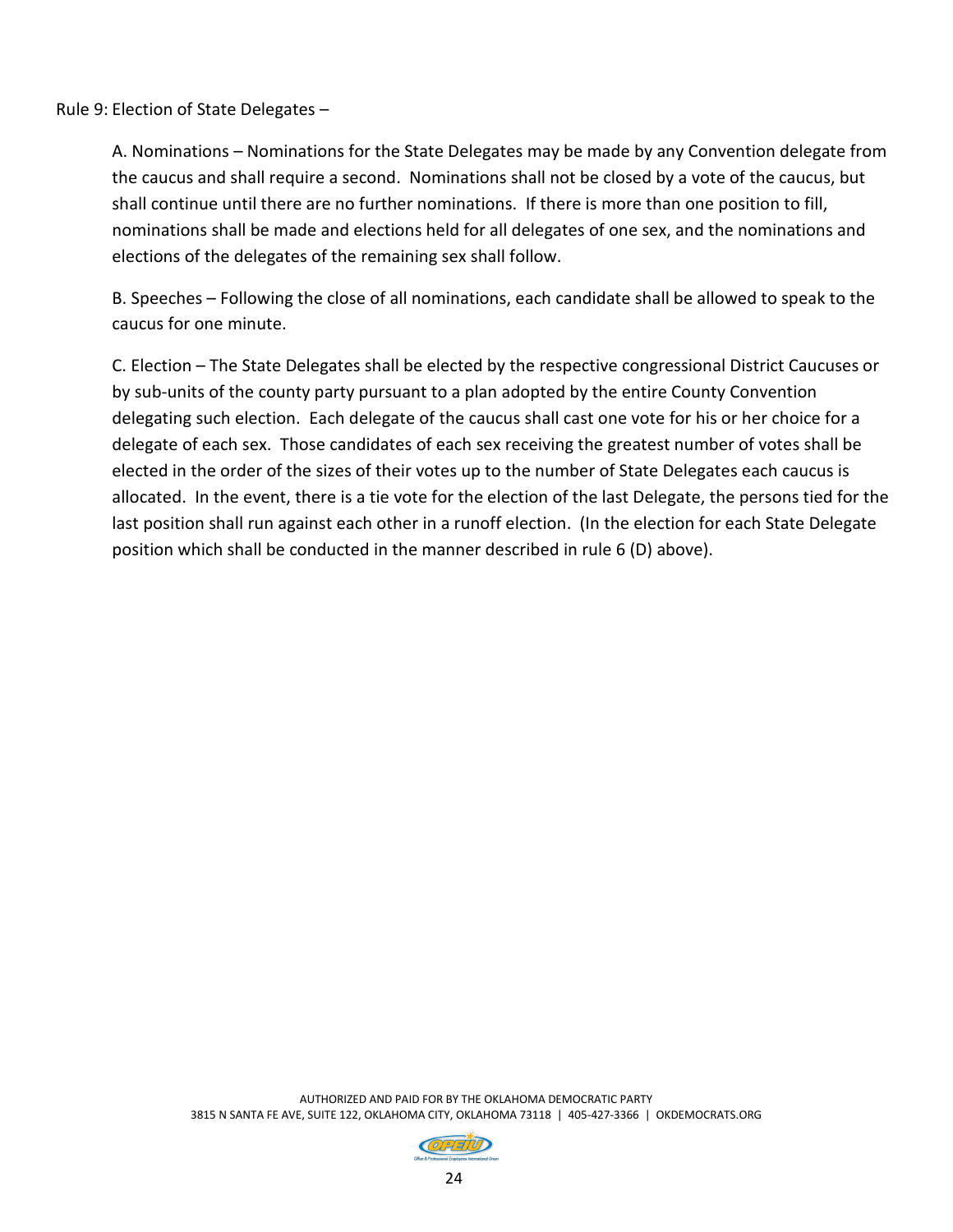## NOTES ON PRINTING SIGN IN SHEETS

If you would like to use the included sign-in sheets versus creating your own based on the samples, please set your printing properties for the entire table to fit the page in landscape mode or rotate to portrait mode before hitting print. You should also have the option to change the paper size if you would like to print a larger version on legal size paper.

We recommend **NOT** printing the entire Packet PDF if needing to print copies of the sign-in sheets. Exclude the sign-in sheet pages of the whole packet for printing, and then print the specific sign-in sheet you need separately following the above suggestions.

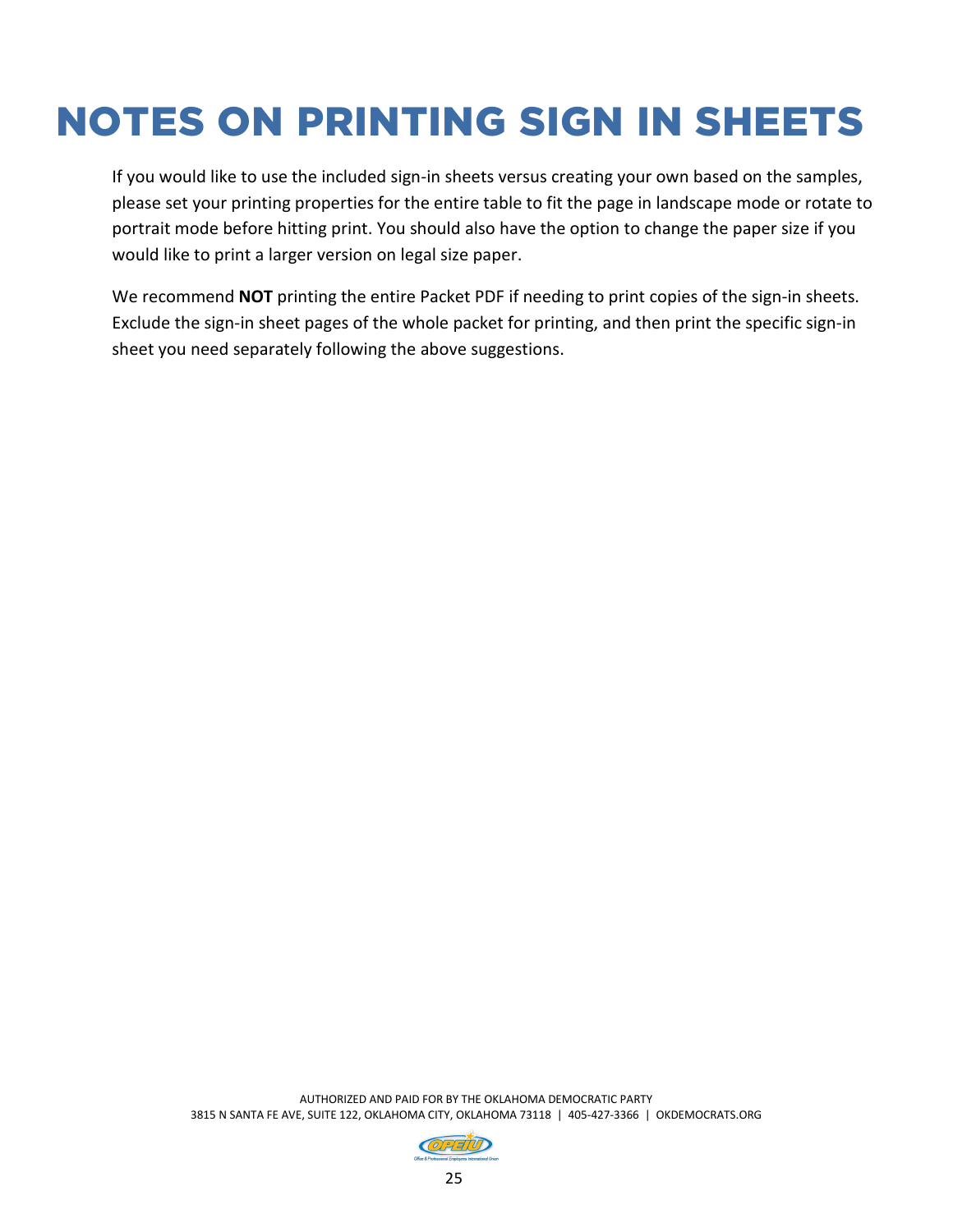## 2021 PRECINCT MEETING SIGN IN

| LEGAL NAME | <b>VOTING ADDRESS</b> | CITY/TOWN | ZIP | HOME PHONE | CELL PHONE | EMAIL |
|------------|-----------------------|-----------|-----|------------|------------|-------|
|            |                       |           |     |            |            |       |
|            |                       |           |     |            |            |       |
|            |                       |           |     |            |            |       |
|            |                       |           |     |            |            |       |
|            |                       |           |     |            |            |       |
|            |                       |           |     |            |            |       |
|            |                       |           |     |            |            |       |
|            |                       |           |     |            |            |       |
|            |                       |           |     |            |            |       |
|            |                       |           |     |            |            |       |
|            |                       |           |     |            |            |       |
|            |                       |           |     |            |            |       |
|            |                       |           |     |            |            |       |
|            |                       |           |     |            |            |       |
|            |                       |           |     |            |            |       |
|            |                       |           |     |            |            |       |
|            |                       |           |     |            |            |       |
|            |                       |           |     |            |            |       |
|            |                       |           |     |            |            |       |

County Secretary shall return this list to the District Secretary or fill out the online form at okdemocrats.org within five (5) business days of the Precinct Meetings. District Secretary shall return this list to the State Secretary or fill out the online form at okdemocrats.org within ten (10) business days of the Precinct Meetings. By filling out this sign in sheet, you agree that if you are elected as a **County Officer**, you give the ODP permission to share your contact information for communication purposes.

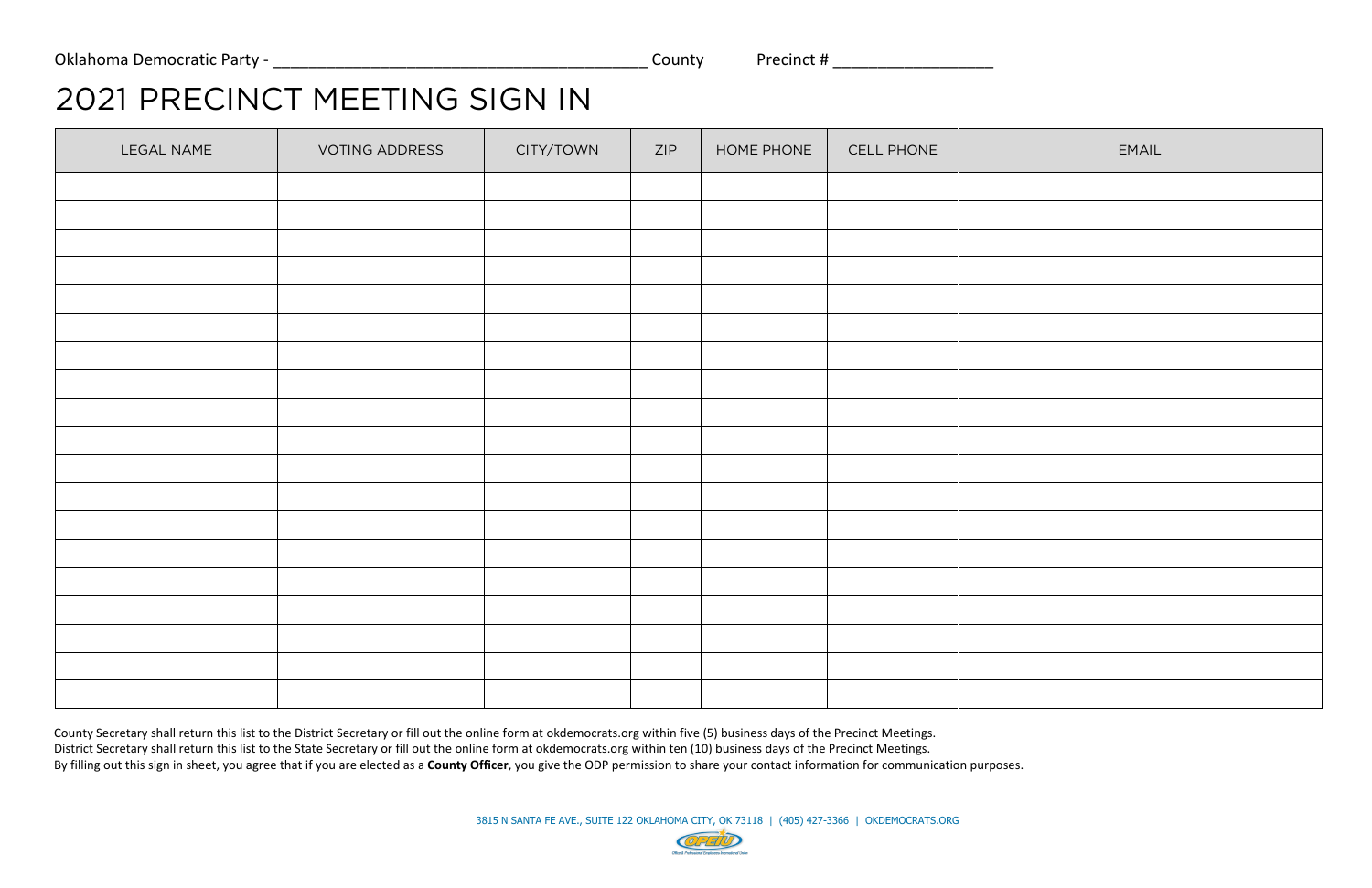# 2021 COUNTY MEETING SIGN IN

| LEGAL NAME | VOTING ADDRESS | CITY/TOWN | ZIP | HOME PHONE | CELL PHONE | <b>EMAIL</b> |
|------------|----------------|-----------|-----|------------|------------|--------------|
|            |                |           |     |            |            |              |
|            |                |           |     |            |            |              |
|            |                |           |     |            |            |              |
|            |                |           |     |            |            |              |
|            |                |           |     |            |            |              |
|            |                |           |     |            |            |              |
|            |                |           |     |            |            |              |
|            |                |           |     |            |            |              |
|            |                |           |     |            |            |              |
|            |                |           |     |            |            |              |
|            |                |           |     |            |            |              |
|            |                |           |     |            |            |              |
|            |                |           |     |            |            |              |
|            |                |           |     |            |            |              |
|            |                |           |     |            |            |              |
|            |                |           |     |            |            |              |
|            |                |           |     |            |            |              |
|            |                |           |     |            |            |              |
|            |                |           |     |            |            |              |

County Secretary shall return this list to the District Secretary or fill out the online form at okdemocrats.org within five (5) business days of the Precinct Meetings. District Secretary shall return this list to the State Secretary or fill out the online form at okdemocrats.org within ten (10) business days of the Precinct Meetings. By filling out this sign in sheet, you agree that if you are elected as a **County Officer**, you give the ODP permission to share your contact information for communication purposes.



| <b>EMAIL</b> |
|--------------|
|              |
|              |
|              |
|              |
|              |
|              |
|              |
|              |
|              |
|              |
|              |
|              |
|              |
|              |
|              |
|              |
|              |
|              |
|              |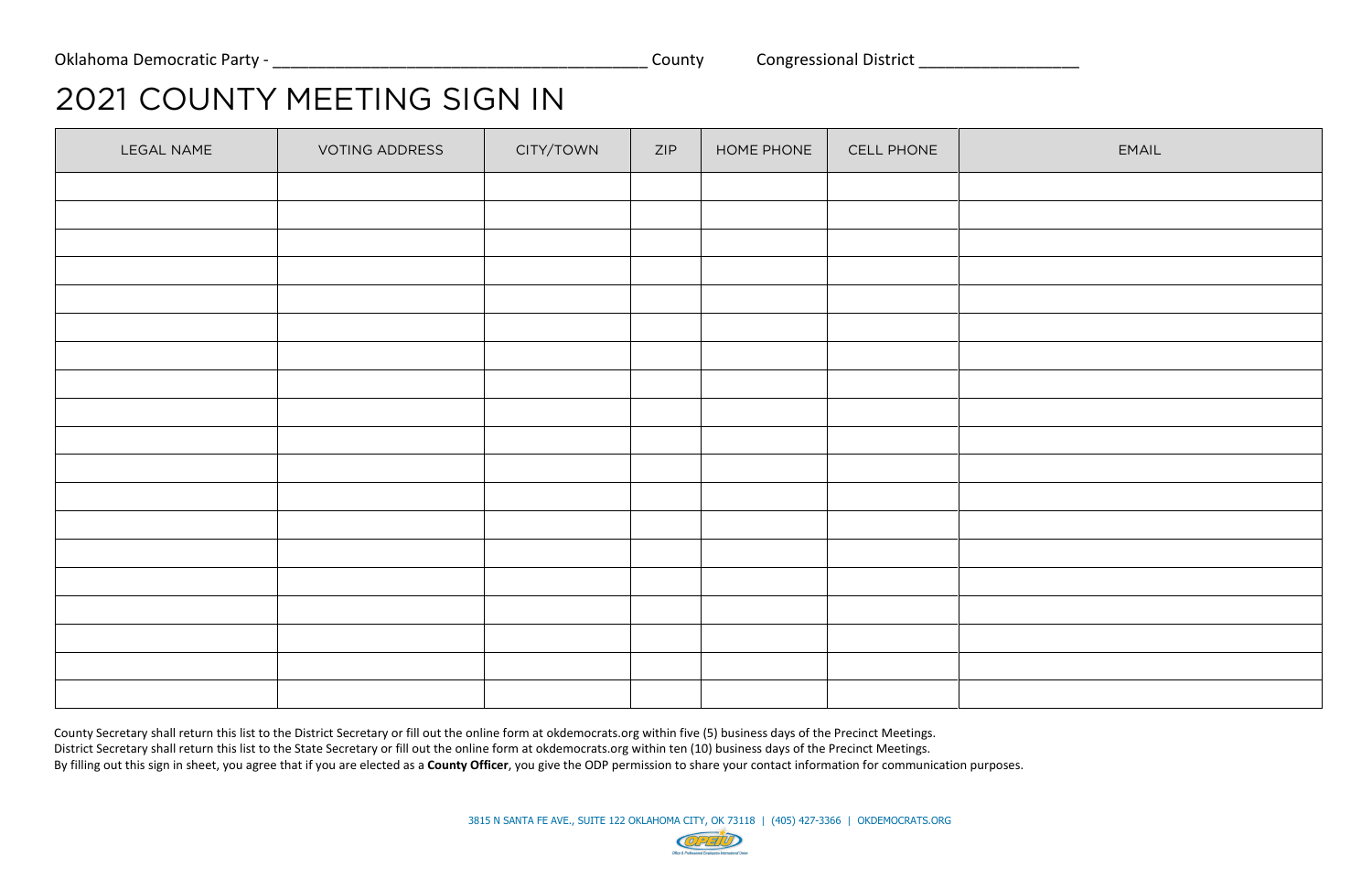# 2021 DISTRICT MEETING SIGN IN

| LEGAL NAME | VOTING ADDRESS | CITY/TOWN | ZIP | HOME PHONE | CELL PHONE | EMAIL |
|------------|----------------|-----------|-----|------------|------------|-------|
|            |                |           |     |            |            |       |
|            |                |           |     |            |            |       |
|            |                |           |     |            |            |       |
|            |                |           |     |            |            |       |
|            |                |           |     |            |            |       |
|            |                |           |     |            |            |       |
|            |                |           |     |            |            |       |
|            |                |           |     |            |            |       |
|            |                |           |     |            |            |       |
|            |                |           |     |            |            |       |
|            |                |           |     |            |            |       |
|            |                |           |     |            |            |       |
|            |                |           |     |            |            |       |
|            |                |           |     |            |            |       |
|            |                |           |     |            |            |       |
|            |                |           |     |            |            |       |
|            |                |           |     |            |            |       |
|            |                |           |     |            |            |       |
|            |                |           |     |            |            |       |

County Secretary shall return this list to the District Secretary or fill out the online form at okdemocrats.org within five (5) business days of the Precinct Meetings. District Secretary shall return this list to the State Secretary or fill out the online form at okdemocrats.org within ten (10) business days of the Precinct Meetings. By filling out this sign in sheet, you agree that if you are elected as a **County Officer**, you give the ODP permission to share your contact information for communication purposes.

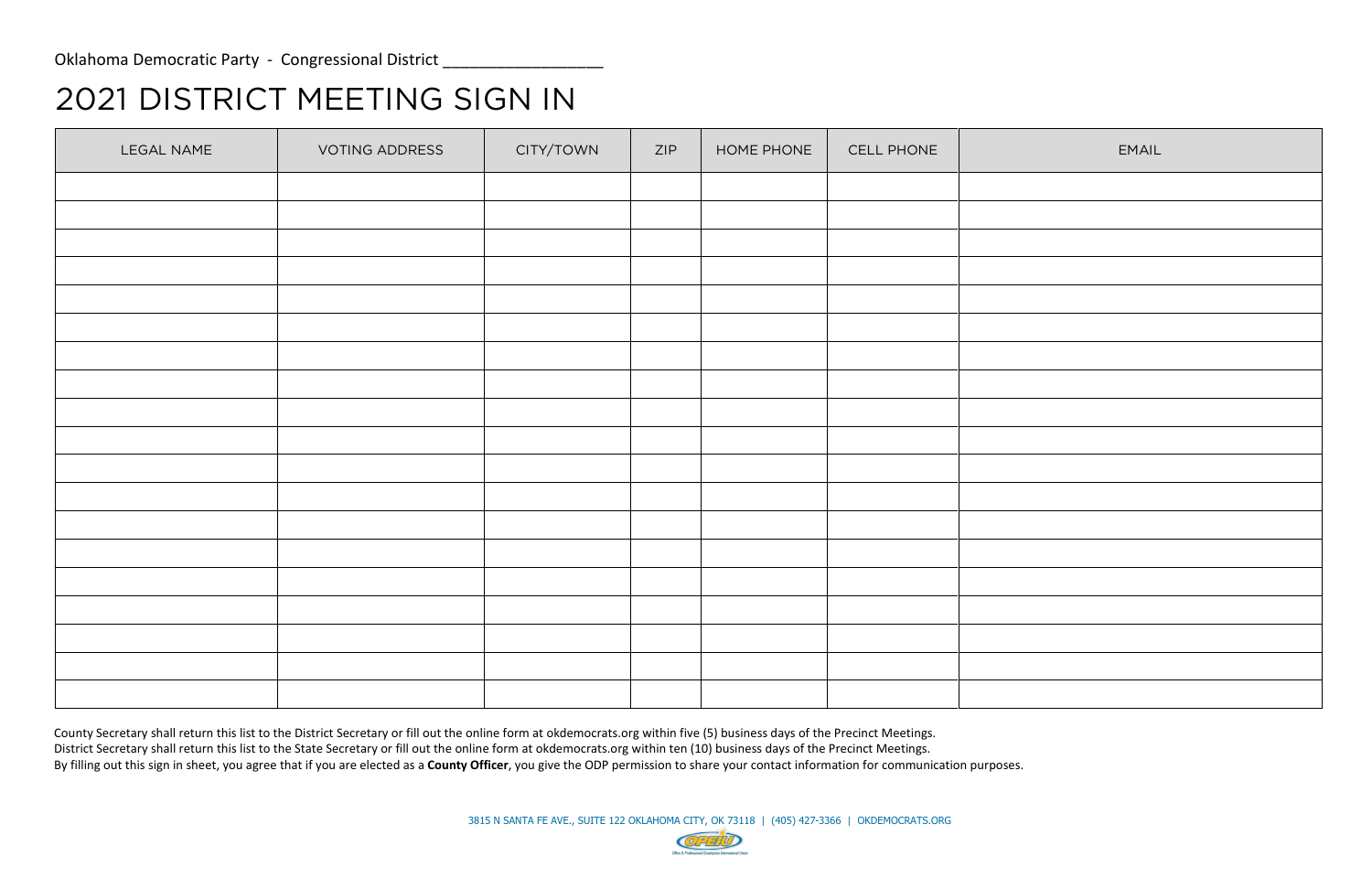

## **Precinct Officers' Duties & Responsibilities**

Being a county officer means utilizing the resources the state party provides for organizing your precinct and educating voters. It involves a consistent commitment in and out of campaign season. The main duties include assisting in registering Democratic voters, serving as the neighborhood (precinct) ambassador for Democratic social functions, canvassing and campaigning in your precinct on behalf of all Democratic candidates, assisting with Get Out the Vote (GOTV) projects and in turning out the maximum number of Democratic voters.

Precinct officers **are elected in odd-numbered years and serve two (2) terms.** Officers should expect to **average 10-15 hours per month in volunteer time** and maintain active status for their entire two (2) year term. Volunteer time may vary per precinct depending on the election cycle and possible special elections in your precinct, county, and district.

## **Bylaw 43. General Duties**

#### **All officials of the Democratic Party shall:**

- A. Support the Democratic Party by attending Party meetings and workshops, Party and candidate fundraising events, and other related events.
- B. Know the Democratic candidates running for elective office in their area and actively campaign for their election.
- C. Encourage unregistered citizens to register Democratic.
- D. Actively encourage Democrats to vote in elections.
- E. Be familiar with the rules, procedures, and deadlines governing absentee voting.
- F. Be informed about the positions of the Democratic Party and its candidate on contemporary issues.
- G. Know the dates of upcoming partisan elections.
- H. Support the Party through financial contributions.

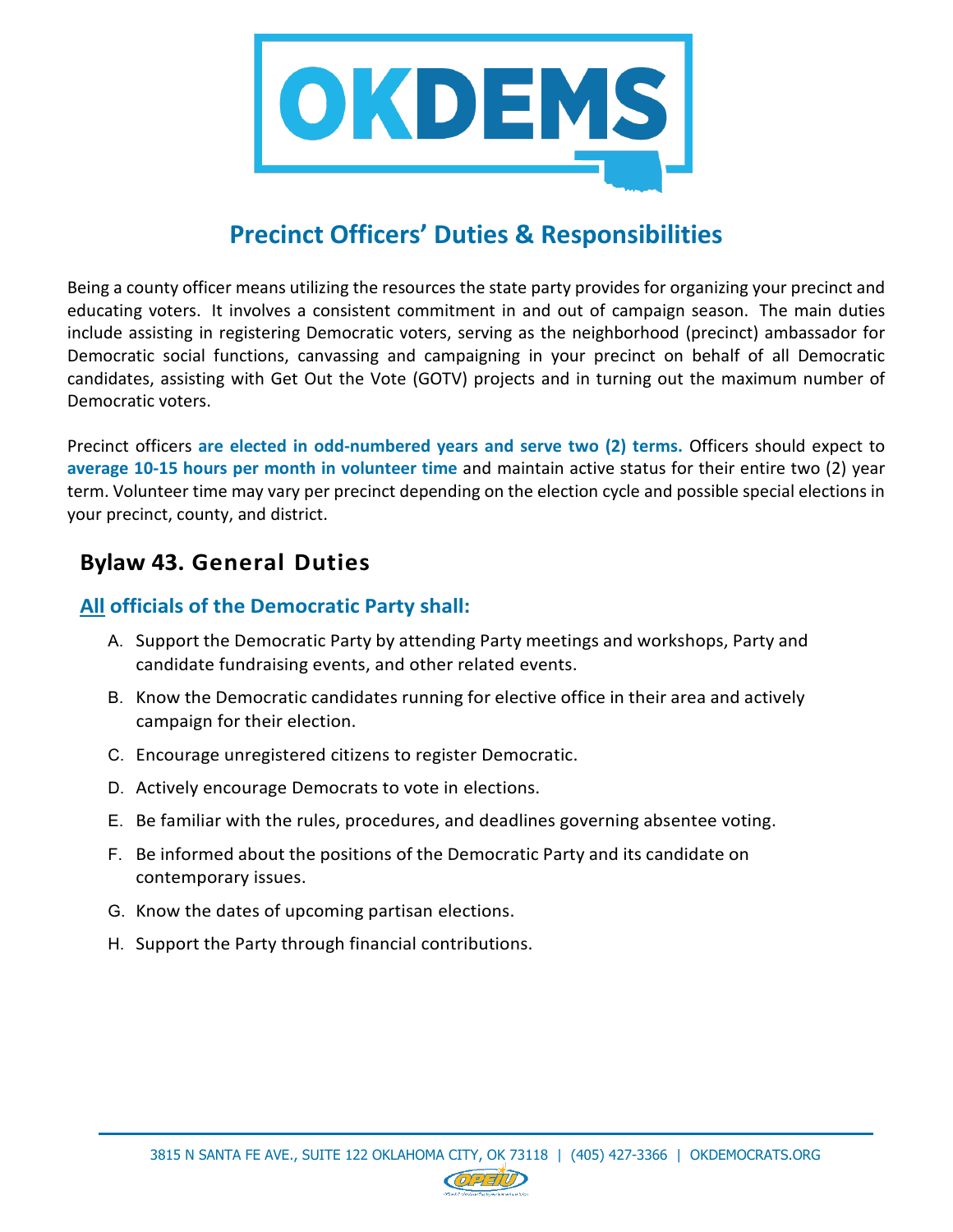## **Bylaw 44. Precinct Officers and Officials**

### **A. The Precinct Chair shall:**

- A.01. Preside over meetings of the Precinct Committee,
- A.02. Represent the Democrats of the Precinct at meetings of the County Convention,
- A.03. Be responsible for seeing that the results of Precinct Committee elections are timely sent to the county secretary,
- A.04. Know current boundaries of the precinct,
- A.05. Know the location of the precinct polling place,
- A.06. Know who the members of the precinct election board are and help the County Central Committee in finding and recruiting replacements,
- A.07. Know of voter registrars in or near the precinct, (Registrars are no longer needed with the Motor-Voter Bill.) Always have voter registration forms available and be familiar with absentee voting request forms and procedures. Maintain a list of notary public resources available within the precinct if possible, for notarizing absentee ballots. Maintain a calendar for elections for the precinct.
- A.08. Maintain contact with the Democrats of the precinct by holding Precinct Committee meetings and workshops and by canvassing them on local races and issues,
- A.09. Maintain contact with the County Central Committee,
- A.10. Recruit and train precinct workers,
- A.11. Maintain a list of locations in the precinct where Democratic candidates may post campaign signs,
- A.12. Read and become familiar with the Democratic Party handbook,
- A.13. Maintain the Voter File with up to date telephone numbers and e-mail address of voters as available. Maintain a current list of registered Democrats in the precinct with telephone number.

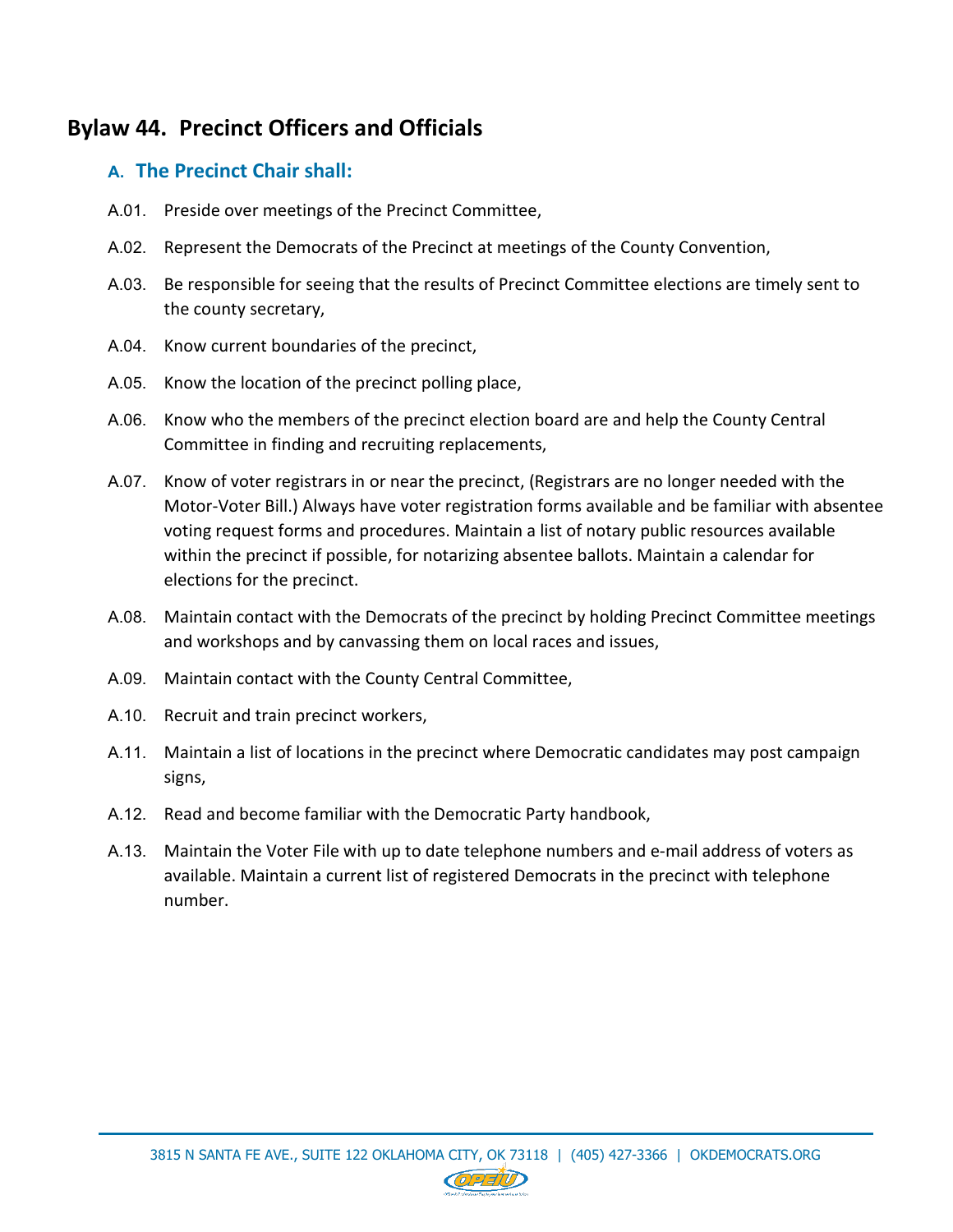#### **B. The Precinct Vice-chair shall:**

- B.01. Preside over meetings of the Precinct Committee when the chair is absent or is otherwise unable to preside,
- B.02. Assist the precinct chair in fulfilling the duties of the chair as the precinct chair may direct,
- B.03. Collect contributions to the Democratic Party and be responsible for forwarding them to the county vice-chair.

#### **C. The Precinct Secretary shall:**

- C.01. Take minutes at Precinct Committee meetings and forward a copy to the county secretary,
- C.02. Tally votes for Precinct Committee elections and forward the results to the county secretary,
- C.03. Record any resolutions the Precinct Committee may adopt and forward them to the county secretary,
- C.04. Be responsible with the precinct chair for notifying the Democrats in the precinct of Precinct Committee meetings and of other information as the chair may instruct,
- C.05. Perform such other duties as the precinct chair may direct,
- C.06. Record the name, address, and telephone number of all Democrats who attend Precinct Committee meetings and forward a copy to the county secretary.
- D. If precinct committeemen or committeewomen are elected, they shall assist the precinct officers as the precinct chair shall direct.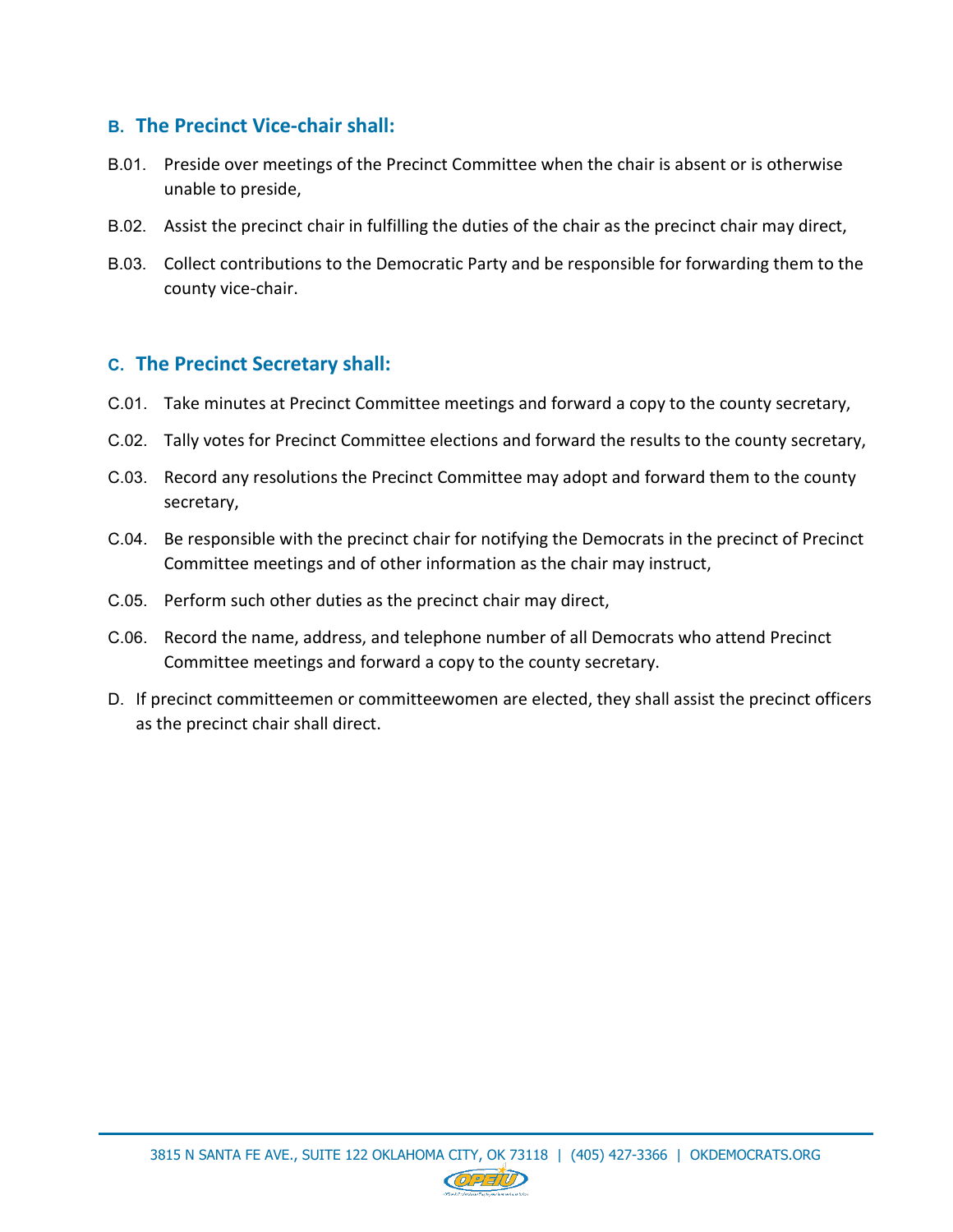

## **County Officers' Duties & Responsibilities**

Being a county officer means utilizing the resources the state party provides for organizing your precinct and educating voters. It involves a consistent commitment in and out of campaign season. The main duties include assisting in registering Democratic voters, serving as the ambassador for county Democratic social functions, canvassing and campaigning in your county on behalf of all Democratic candidates. Assisting in recruiting Democratic candidates, attending and reporting at State Central Committee meetings, engaging and overseeing precinct activities, spearheading Get Out the Vote (GOTV) projects and in turning out the maximum number of Democratic voters.

County officers **are elected in odd-numbered years and serve two (2) terms.** Officers should expect to **average 20-30 hours per month in volunteer time** and maintain active status for their entire two (2) year term. Volunteer time may vary per county depending on the election cycle, and possible special elections in your precinct, county, and district.

## **Bylaw 43. General Duties**

#### **All officials of the Democratic Party shall:**

- A. Support the Democratic Party by attending Party meetings and workshops, Party and candidate fundraising events, and other related events.
- B. Know the Democratic candidates running for elective office in their area and actively campaign for their election.
- C. Encourage unregistered citizens to register Democratic.
- D. Actively encourage Democrats to vote in elections.
- E. Be familiar with the rules, procedures, and deadlines governing absentee voting.
- F. Be informed about the positions of the Democratic Party and its candidate on contemporary issues.
- G. Know the dates of upcoming partisan elections.
- H. Support the Party through financial contributions.

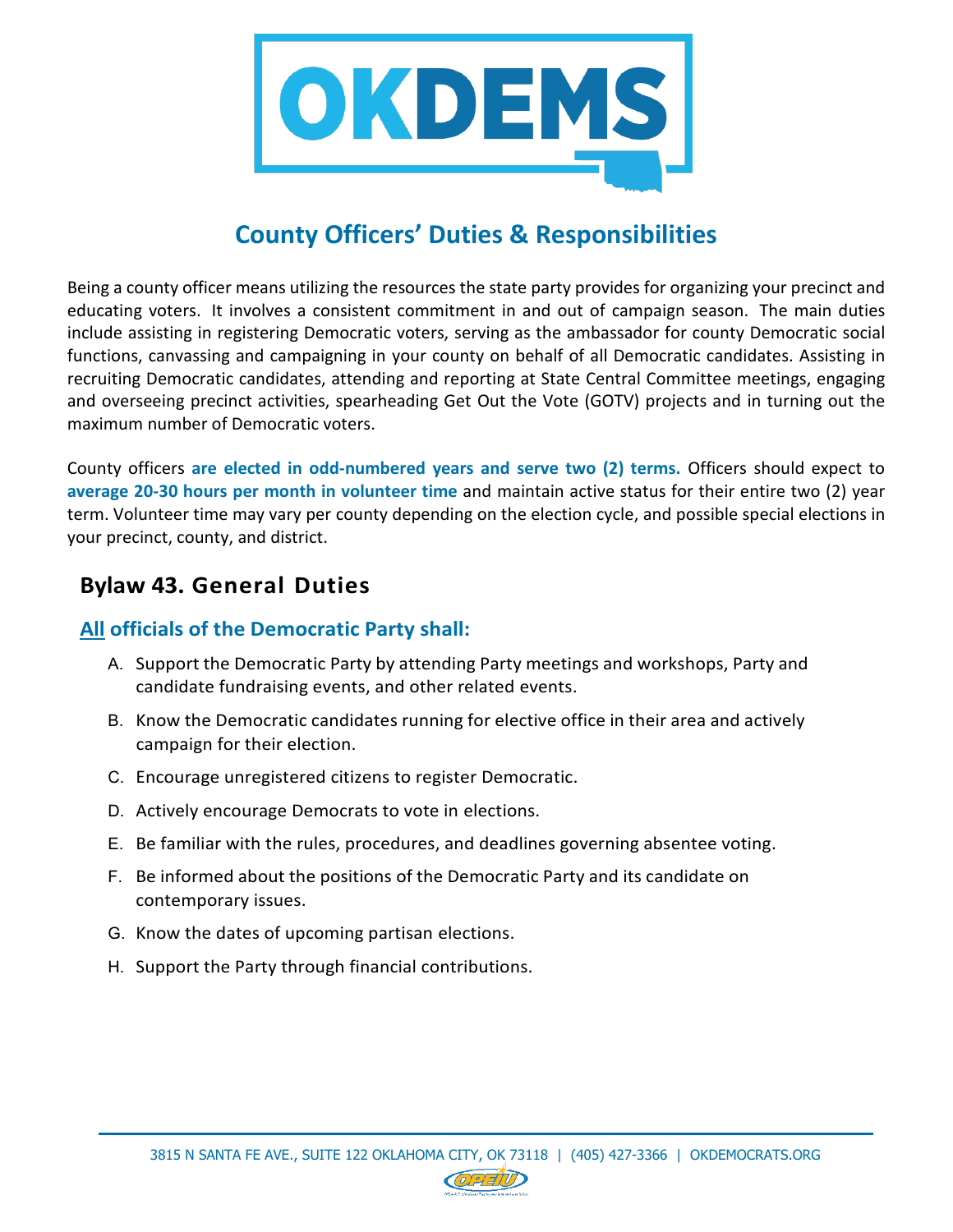## **Bylaw 45. County Officers and Officials**

## **A. The County Chair shall:**

- A.01. Preside at meetings of the County Convention and County Central Committee or designate a person to preside,
- A.02. Nominate Democrats to the county election board, with the advice and consent of the County Central Committee,
- A.03. Be the sole spokesperson for the county party unless he or she delegates that responsibility in writing to another person,
- A.04. Act as the chief executive and inspirational leader of the county party,
- A.05. Be responsible for interviewing prospective candidates and recruiting candidates to runfor offices where there is not a Democratic incumbent,
- A.06. Communicate with the Party and elected officials of the county, the officers of the Democratic clubs in the county and the congressional district officers,
- A.07. Be responsible for training precinct officials,
- A.08. Establish a county office,
- A.09. Be responsible for hiring staff and recruiting volunteers with the advice and consent ofthe County Central Committee,
- A.10. Be responsible for supplying precinct officials and Democratic workers with materials,
- A.11. Be responsible for raising and disbursing funds and for depositing them in an account in the name of the County Party. Disbursement of funds will by means of:
- A.11i. Check drawn on an account in the name of the CountyParty,
- A.11ii. Automatic Bank Draft, or
- A. 11iii. Bank Debit Card. Each item must be approved by the County Chair and oneadditional County Officer, to confirm. The authorization and confirmation must be in writing,
- A.12. Countersign with the vice-chair all checks drawn on an account of the county party,
- A.13. Review the qualifications of Republican candidates filed for office in the county to insure that they meet all the statutory qualifications for the respective offices and notify Democratic candidates for the corresponding office in a timely manner if a Republican candidate fails to meet those requirements,
- A.14. Appoint the members of meeting committees with the approval of the County Central Committee.
- A.15. And in addition, may appoint a convention secretary, sergeants-at-arms and tally clerksfor each convention that is called. The county party secretary may be appointed as the convention secretary.

## **B. The County Vice-chair shall:**

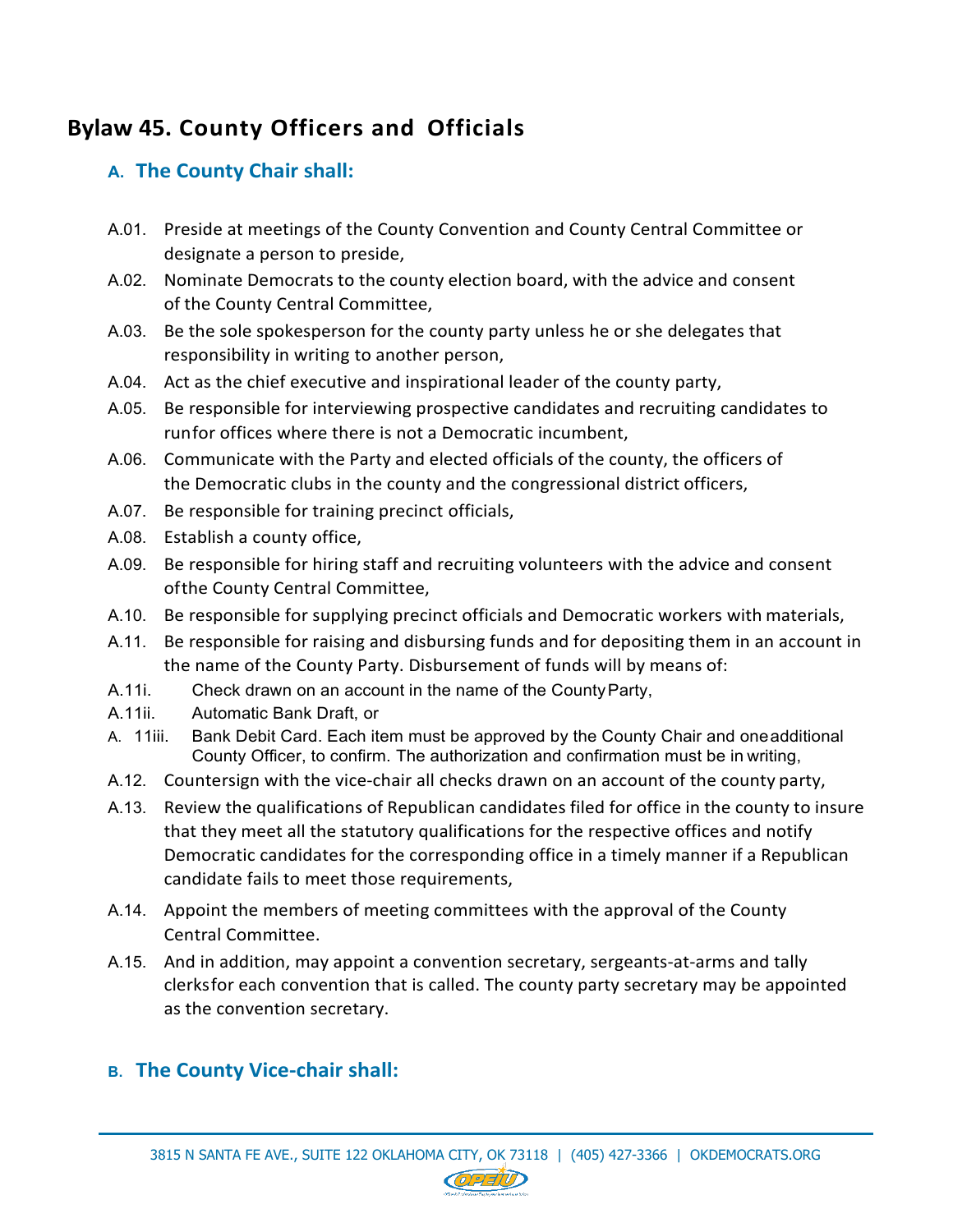- B.01. Preside at meetings when the chair is absent or is otherwise unable to preside and has failed to designate a person to preside,
- B.02. Act for the chair when the chair is absent,
- B.03. Assist the chair with such tasks as the chair may direct,
- B.04. Collect funds from the Precinct Committee vice-chairs for deposit in the county party's account,
- B.05. Maintain the financial records of the county party, file financial reports required by law and generally act as treasurer of the county party,
- B.06. Assist the chair in raising funds for the county party,
- B.07. Assist the chair in training Party workers and candidates in fundraising and in campaign finance laws,
- B.08. Countersign with the chair all checks drawn on an account in the name of the county party,
- B.09. Submit a financial statement of the county party to the appropriate district vicechair(s)by January 1 of each year.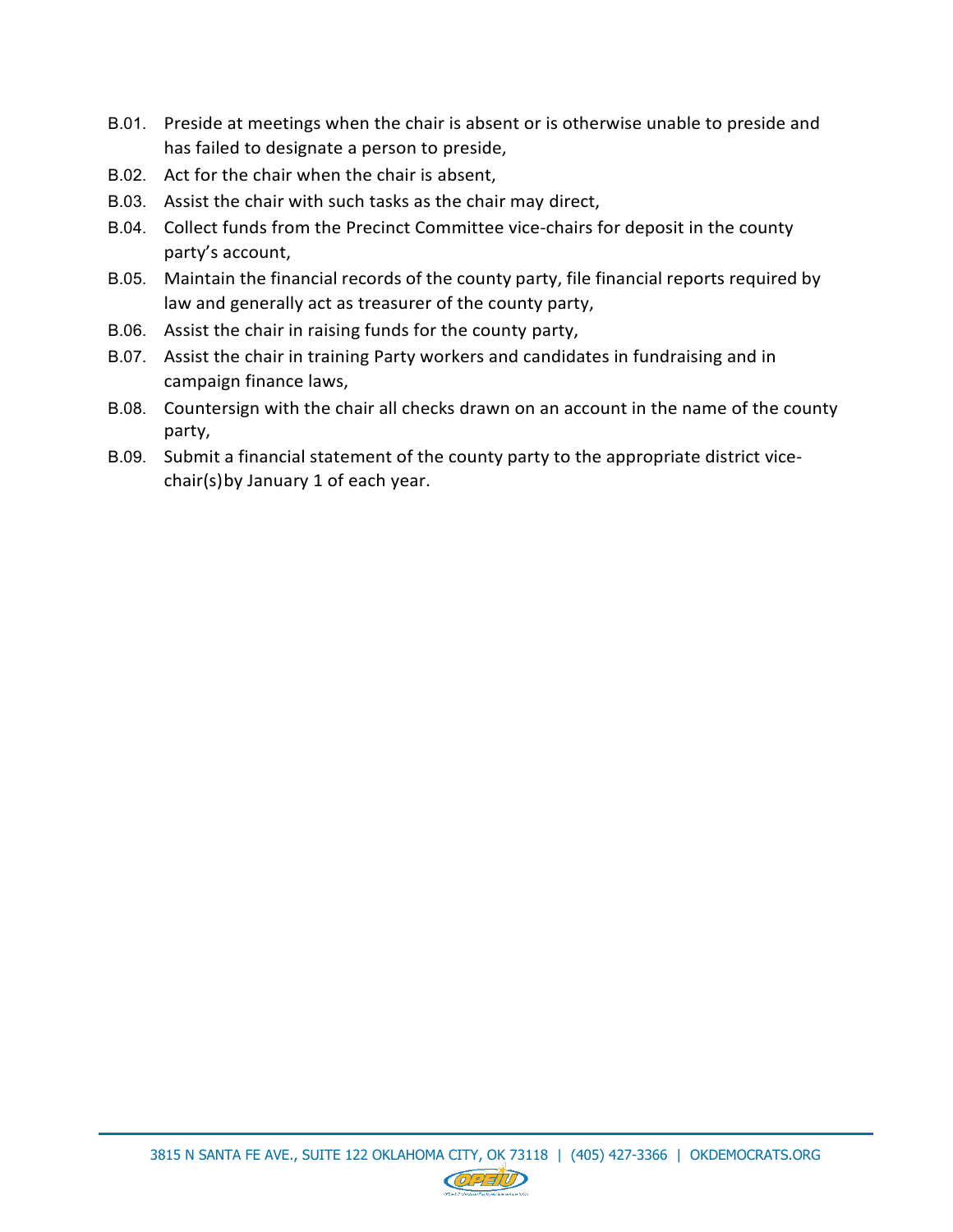### **C. The County Secretary shall:**

- C.01. Take minutes of all County Conventions and County Central Committee meetings and forward a copy to the Congressional District Central Committee(s),
- C.02. Maintain all records deemed necessary by the county chair,
- C.03. Be in charge of the daily operation of the county office and its staff and/or volunteers,
- C.04. Assist the county chair or vice-chair as the county chair may direct,
- C.05. Assist the chair in publicizing the county party and county democratic nominees,
- C.06. Maintain a current list of the registered Democrats of the county with telephone numbers,
- C.07. Forward a list of all precinct and county officials to district and State secretaries,
- C.08. Notify the district secretary of Party activities in the county

#### **D. The State delegates shall:**

- D.01. Attend meetings of the County, Congressional District and State Conventions and represent their constituents,
- D.02. Communicate with their constituents,
- D.03. Assist the county officers with such tasks as the chair may direct.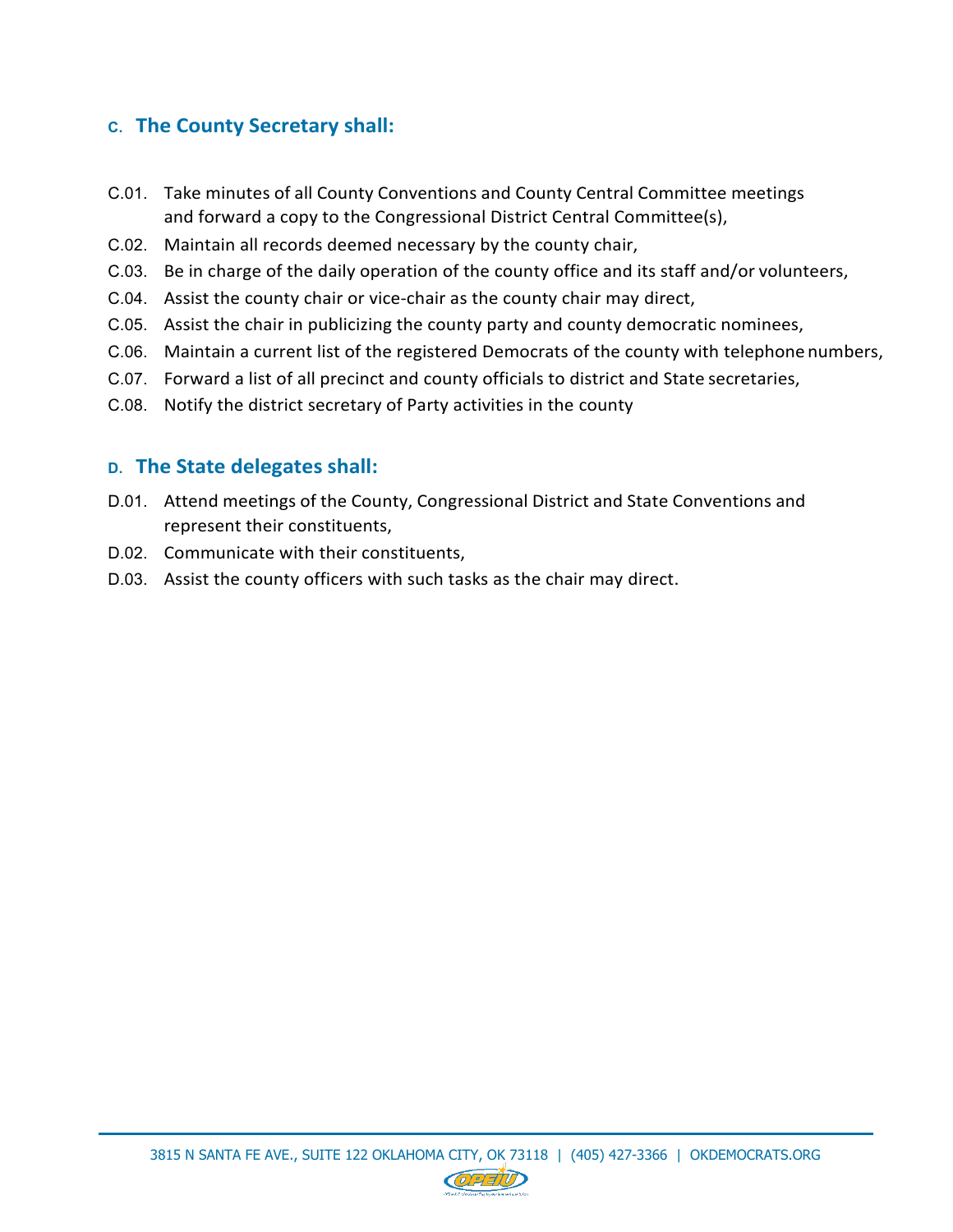

## **District Officers' Duties & Responsibilities**

Being a district officer means utilizing the resources the state party provides for organizing your precinct and educating voters. It involves a consistent commitment in and out of campaign season. The main duties include assisting in registering Democratic voters, serving as the ambassador for district Democratic social functions, canvassing and campaigning in your district on behalf of all Democratic candidates. Assisting in recruiting Democratic candidates, attending and reporting at State Central Committee meetings, engaging and overseeing county activities, spearheading Get Out the Vote (GOTV) projects and in turning out the maximum number of Democratic voters.

County officers **are elected in odd-numbered years and serve two (2) terms.** Officers should expect to **average 25-35 hours per month in volunteer time** and maintain active status for their entire two (2) year term. Volunteer time may vary per county depending on the election cycle, and possible special elections in your precinct, county, and district.

## **Bylaw 43. General Duties**

#### **All officials of the Democratic Party shall:**

- A. Support the Democratic Party by attending Party meetings and workshops, Party and candidate fundraising events, and other related events.
- B. Know the Democratic candidates running for elective office in their area and actively campaign for their election.
- C. Encourage unregistered citizens to register Democratic.
- D. Actively encourage Democrats to vote in elections.
- E. Be familiar with the rules, procedures, and deadlines governing absentee voting.
- F. Be informed about the positions of the Democratic Party and its candidate on contemporary issues.
- G. Know the dates of upcoming partisan elections.
- H. Support the Party through financial contributions.

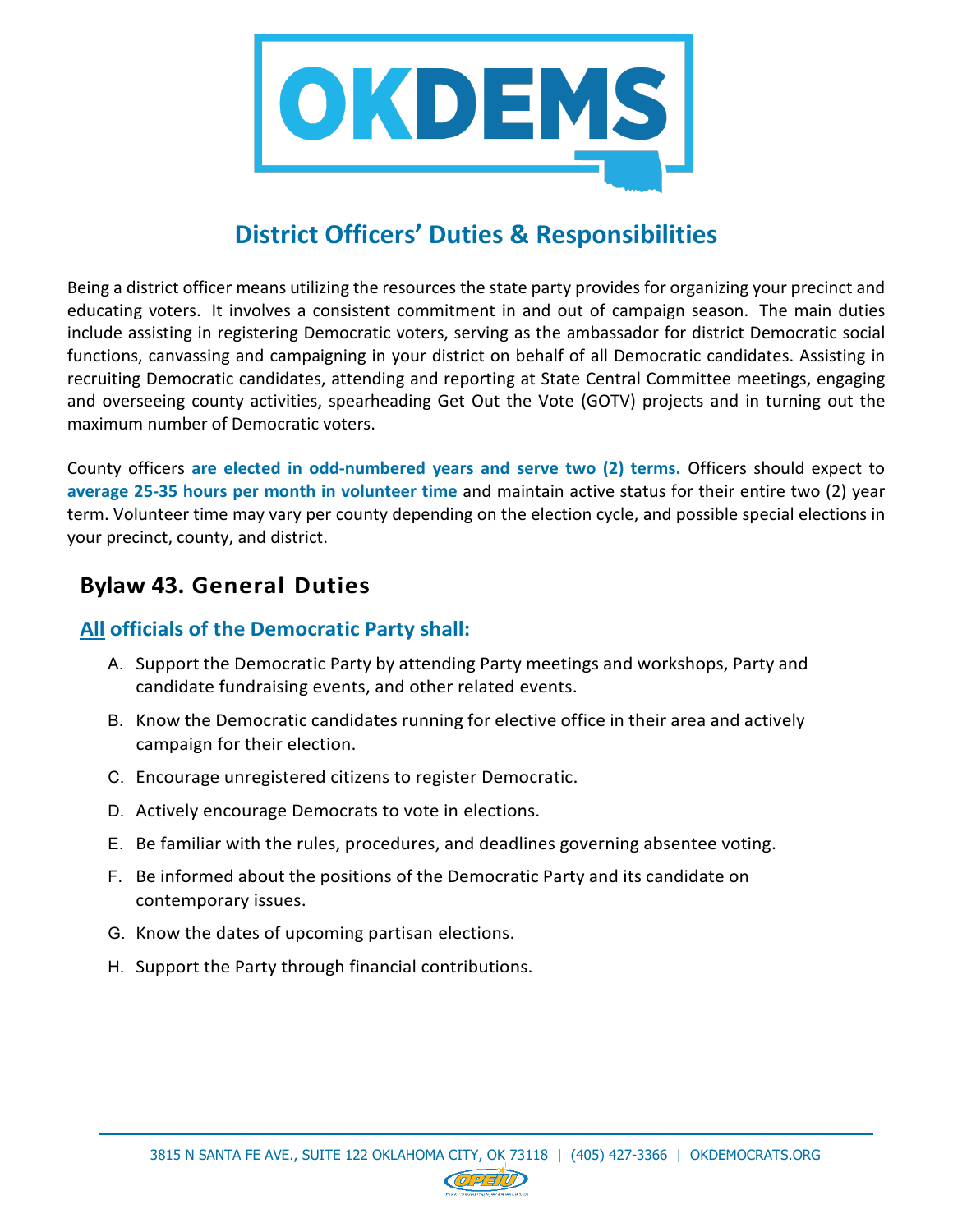## **Bylaw 46. Congressional District Officers**

### **A. The Congressional District Chair shall:**

- A.01. Preside at meetings of the County Convention and County Central Committee or designate a person to preside,
- A.02. Be the sole spokesperson for the Democratic Party in the congressional district unless he or she delegates that responsibility in writing to another person,
- A.03. Be the chief executive and inspirational leader of the Democratic Party in the congressional district,
- A.04. Be principally responsible for informing the county officers of upcoming events and policy decisions being made the Congressional District Central Committee and the State Central Committee,
- A.05. Be responsible for county officials and for directing, advising and assisting them in administration of their duties,
- A.06. Interview prospective candidates and recruit candidates to run for Congress when there is no Democratic incumbent,
- A.07. Coordinate candidate recruitment efforts of the county chairs in multiple county legislative districts,
- A.08. Supply county officials with Democratic Party materials and forms,
- A.09. Be responsible for raising and distributing fund and for depositing them in an account in the name of the Congressional District Party. Disbursement of funds will by means of:
- A.09i. Check drawn on an account in the name of the CountyParty,
- A.09ii. Automatic Bank Draft, or
- A. 09iii. Bank Debit Card. Each item must be signed by the Congressional District Chair and oneadditional Congressional District Officer, to confirm. The authorization and confirmation must be in writing,
- A.10. Appoint the member of meeting committees with approval of the Congressional District Central Committee.
- A.11. And in addition may appoint a convention secretary, sergeant-at-arms and the tally clerk for each convention that is called. The District Party secretary may be appointed as the convention secretary.

### **B. The Congressional District Vice-chair shall:**

- B.01. Preside at meetings when the chair is absent, is unable to preside and has failed to designate a person to preside,
- B.02. Act for the chair when the chair is absent,

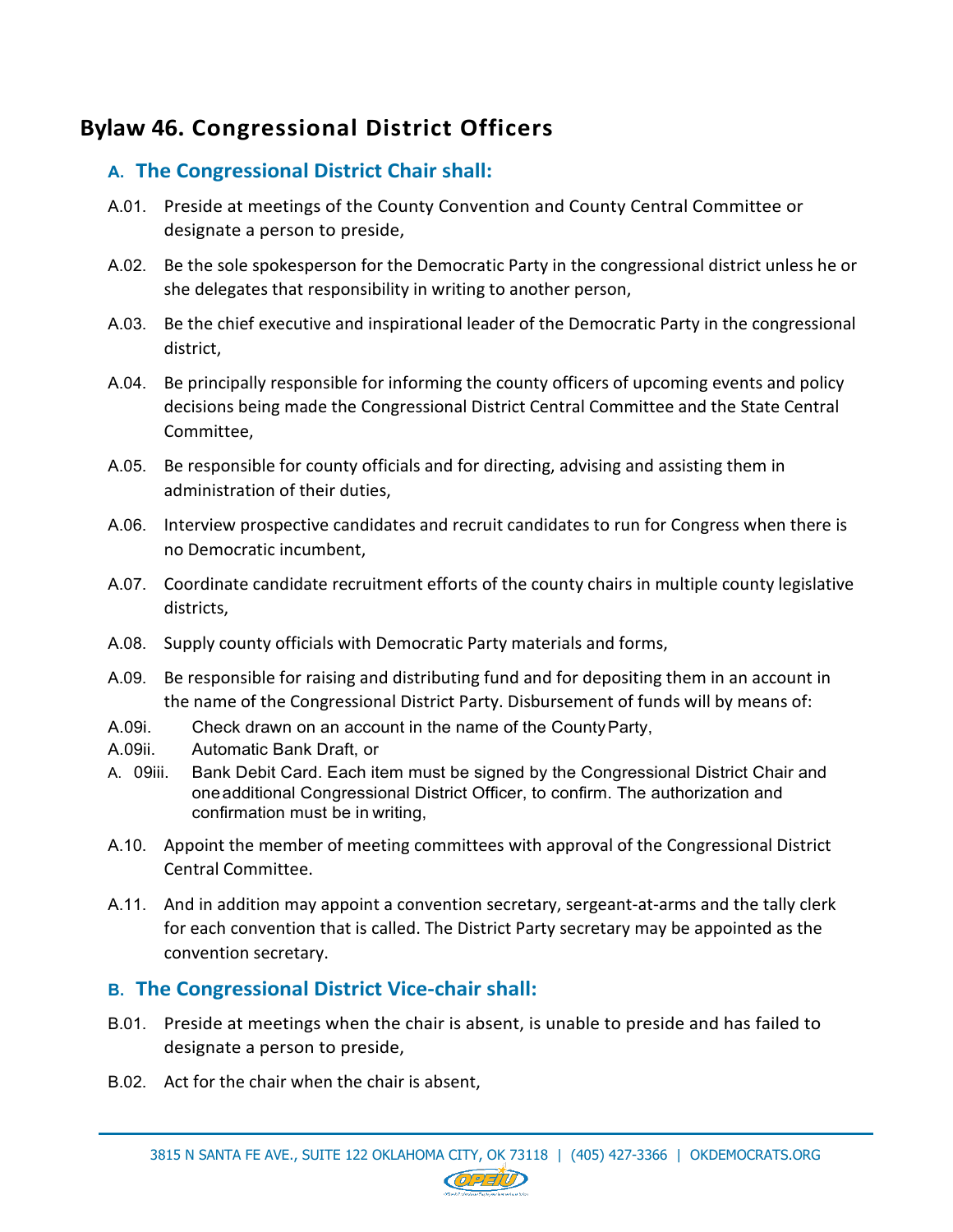- B.03. Assist the chair with such tasks as the chair may direct,
- B.04. Maintain financial records of the Congressional District Party,
- B.05. Assist the chair in raising funds,
- B.06. Assist the chair in training, directing, advising and assisting county officials in the administration of their duties,
- B.07. Sign all checks drawn on an account in the name of the Congressional District Party,
- B.08. Train, assist and advise the county vice-chairs of the district in filing financial reports required by law or Party rule,
- B.09. Prepare and submit a financial statement of the district Party which shall include the financial reports of the county parties in the district to the State Treasurer by March 1 of each year.

#### **C. The Congressional District Secretary shall:**

- C.01. Take minutes of all Congressional District Convention and Congressional District Central Committee meetings and forward a copy to the State Secretary,
- C.02. Maintain all records deemed necessary by the chair,
- C.03. Assist the chair and vice-chair as the chair may direct,
- C.04. Assist the chair in publicizing the Congressional District Party and the Democratic nominee for Congress,
- C.05. Regularly canvass county secretaries about county party activities and report the activities to the State Central Committee.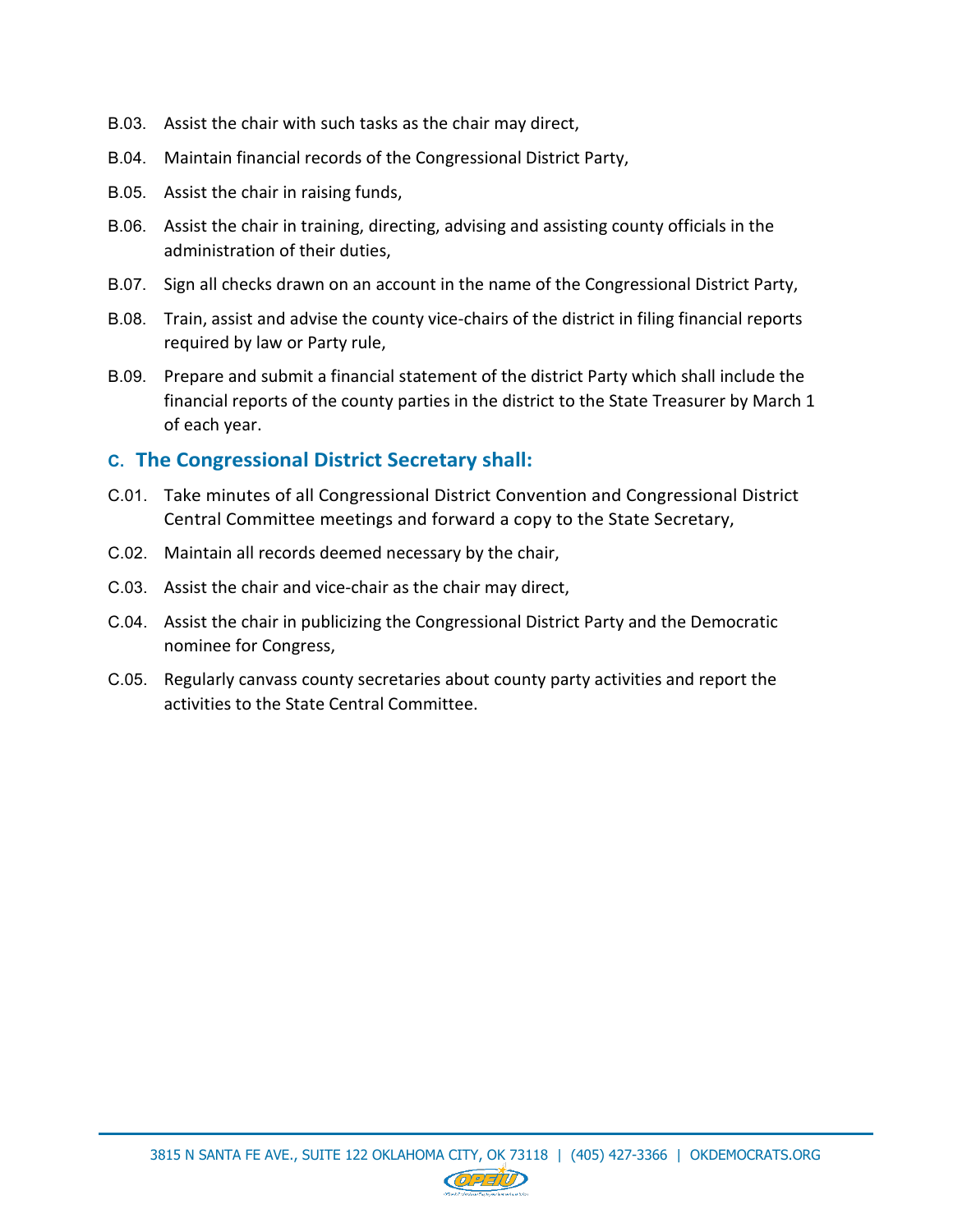

## **State Officers' Duties & Responsibilities**

Being a state officer means organizing the state party and educating voters. It involves a consistent commitment in and out of campaign season. The main duties include assisting in registering Democratic voters, serving as the ambassador for State Democratic social functions, canvassing and campaigning statewide on behalf of all Democratic candidates, and fundraising for the State Party. Assisting in recruiting Democratic candidates, attending and reporting at State Central Committee meetings, engaging and overseeing district and county activities, and turning out the maximum number of Democratic voters.

State officers **are elected in odd-numbered years and serve two (2) terms.** Officers should expect to **average 45-55 hours per month in volunteer time** and maintain active status for their entire two (2) year term. **Volunteer time** may vary per depending on the election cycle, and possible special elections throughout the state.

### **Bylaw 43. General Duties**

#### **All officials of the Democratic Party shall:**

- A. Support the Democratic Party by attending Party meetings and workshops, Party and candidate fundraising events, and other related events.
- B. Know the Democratic candidates running for elective office in their area and actively campaign for their election.
- C. Encourage unregistered citizens to register Democratic.
- D. Actively encourage Democrats to vote in elections.
- E. Be familiar with the rules, procedures, and deadlines governing absentee voting.
- F. Be informed about the positions of the Democratic Party and its candidate on contemporary issues.
- G. Know the dates of upcoming partisan elections.
- H. Support the Party through financial contributions.

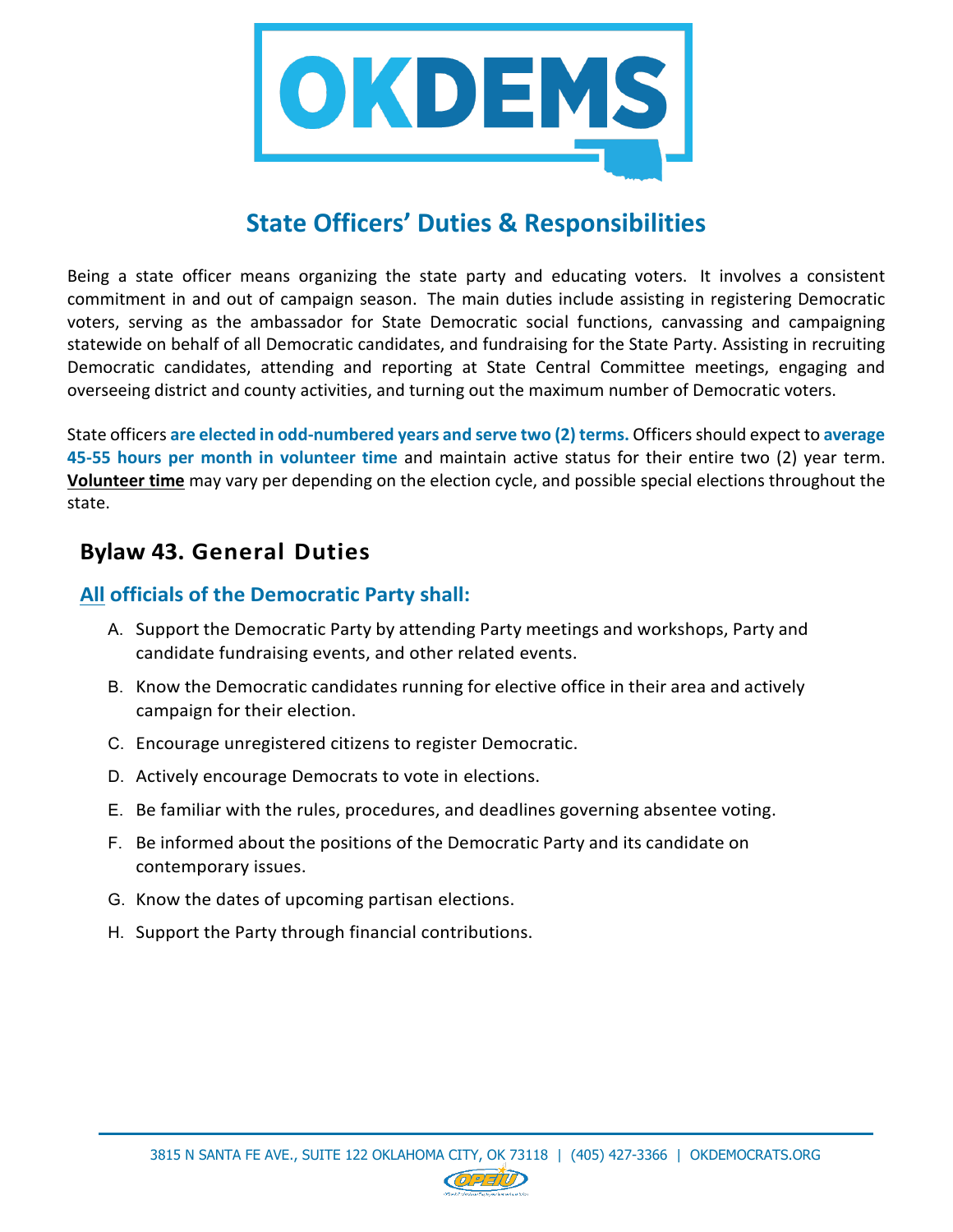## **Bylaw 47. State Officers**

### **A. The State Chair shall:**

- A.01. Preside at the meetings of the State Convention and the State Central Committee or designate a person to preside,
- A.02. Be the sole spokesperson for the Democratic Party in the State unless he or she nominates an individual to be the spokesperson for the Party and that person is approved by the State Central Committee,
- A.03. Be the chief executive and inspirational leader of the Oklahoma Democratic Party,
- A.04. Be responsible for interviewing and recruiting prospective candidates for public offices in which there is no Democratic incumbent in consultation with appropriate county and congressional district chairs,
- A.05. Direct all fund raising efforts of the Democratic Party and assure that all funds are deposited in accounts in the name of the Oklahoma Democratic Party,
- A.06. Disburse funds of the Party, reporting such disbursements to the State Central Committee. Disbursement of funds will by means of:
	- A.06i. Check drawn on an account in the name of the State Democratic Party,
	- A.06ii. Automatic Bank Draft, or
	- A.06iii. Bank Debit Card. Each item will be signed by the State Chair and one additional State Officer to confirm. The authorization and confirmation must be in writing,
- A.07. Countersign with one of the other State officers all checks drawn on the accounts of the Oklahoma Democratic Party,
- A.08. Coordinate Party activities with the elected Democratic leadership,
- A.09. Be responsible for conducting workshops for Democratic nominees for public office in such areas as campaign techniques, fundraising and campaign contribution and election laws,
- A.10. Be responsible for directing the biennial Party organizational meeting process and the Presidential delegate selection process,
- A.11. Be responsible for conducting workshops for Democratic Party officials and campaign workers,
- A.12. Be responsible for maintaining a State headquarters office,
- A.13. Be responsible for hiring staff, and for appointing one person to be the State Executive Director with the advice and consent of the State Central Committee. No individual may assume the title of State Executive Director for any purpose without such consent,
- A.14. Call meetings of the State Central Committee at such times as the chair deems appropriate,

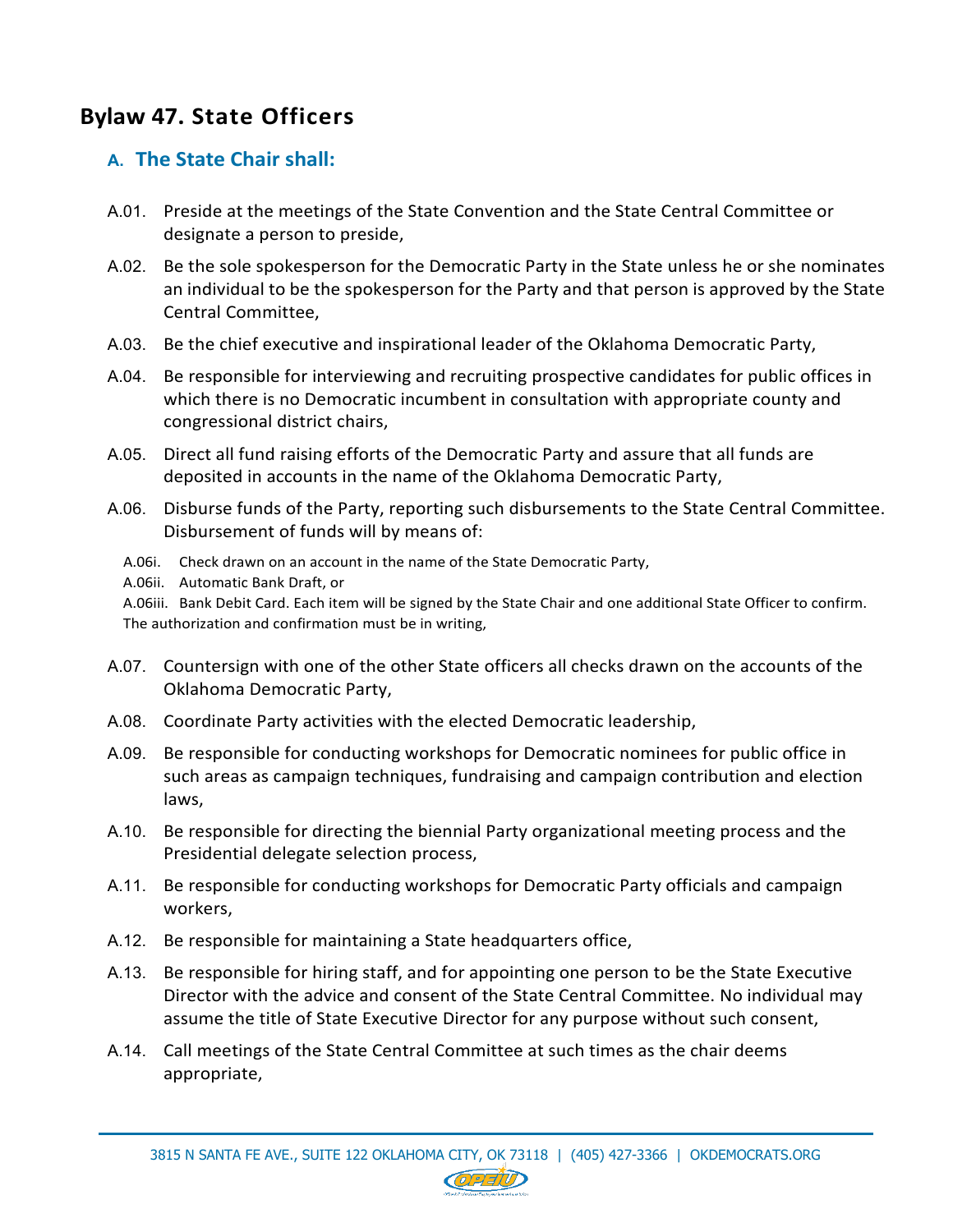- A.15. Appoint the members of meeting committees with the approval of the State Central Committee, and
- A.16. Appoint a convention secretary, sergeants-at-arms and tally clerks for each convention that is called. The state party secretary may be appointed as the convention secretary.

#### **B. The State Vice-chair shall:**

- B.01. Preside at meetings when the chair is absent, is unable to preside and has failed to designate a person to preside,
- B.02. Act for the chair when the chair is absent,
- B.03. Assist the chair with such tasks as the chair may direct,
- B.04. Assist the chair in raising funds,
- B.05. Assist the chair in training programs, seminars and workshops for Democratic nominees for public office, Democratic Party officials and Democratic campaign workers,
- B.06. Be authorized to countersign with the chair all checks drawn on the accounts of the Oklahoma Democratic Party.

#### **C. The State Treasurer shall:**

- C.01. Maintain or cause to be maintained the financial records showing income and disbursements of the State Party organization, said records to be kept at the State office,
- C.02. Report completely on the financial status of the Party and activity of the Party's accounts on a regular basis to the State Central Committee,
- C.03. File or cause to be filed all financial reports required by law or Party rule,
- C.04. Assist the chair in raising funds and deposit all raised funds in accounts in the name of the Oklahoma Democratic Party,
- C.05. Be authorized to countersign with the chair all checks drawn on accounts of the Oklahoma Democratic Party,
- C.06. Be responsible for training, advising and assisting the congressional district and county vice- chairs in filing financial reports required by law or Party rule,
- C.07. Ensure that the congressional district and county vice-chairs file any required financial reports in a correct and timely manner,
- C.08. Assist the chair in instructing, advising and assisting Democratic candidates in filing financial reports,
- C.09. Serve on the State Finance Committee established in Article VII, Bylaw 3 of these Bylaws